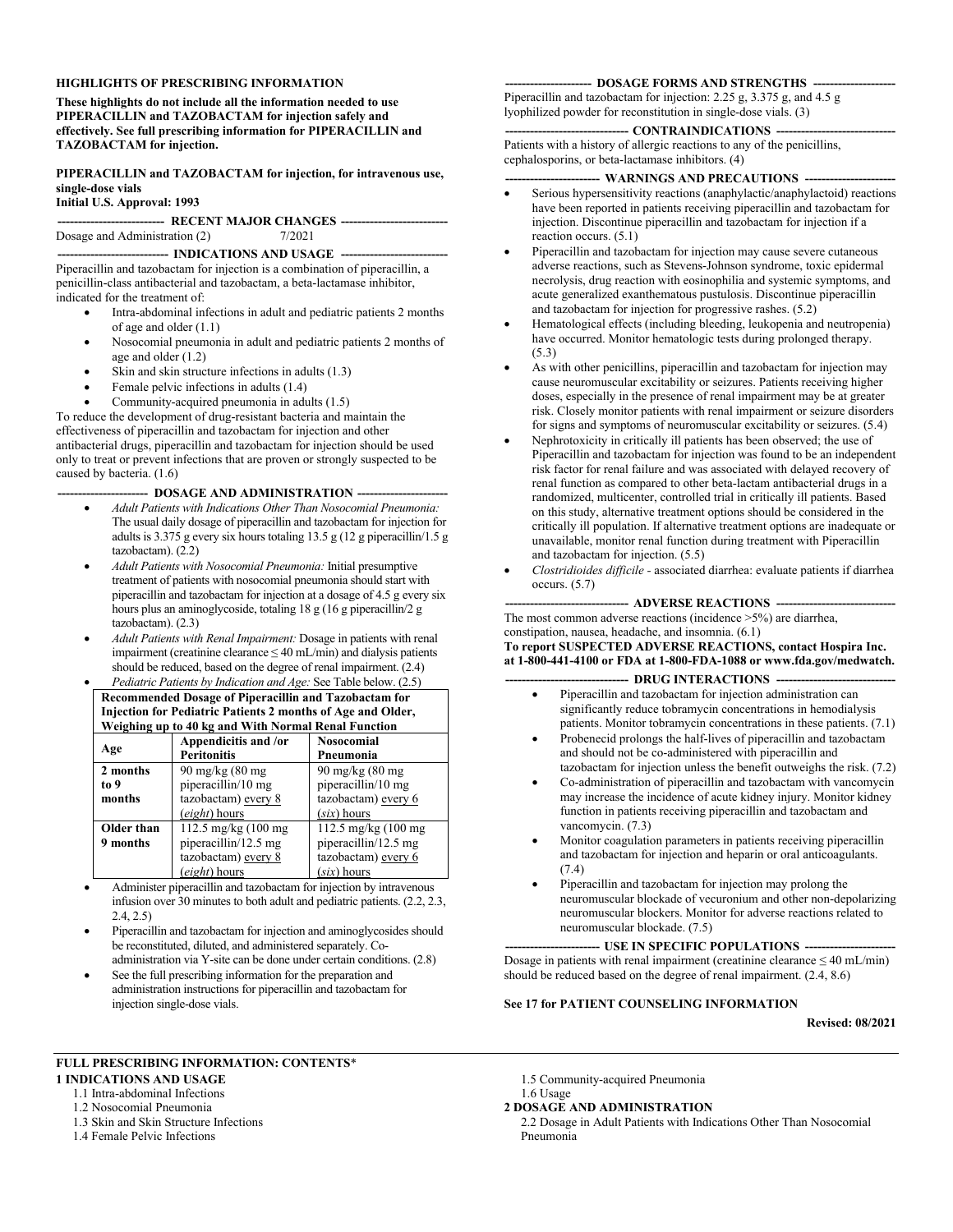| 2.3 Dosage in Adult Patients with Nosocomial Pneumonia             | 7.4 Anticoagulants                                                                     |
|--------------------------------------------------------------------|----------------------------------------------------------------------------------------|
| 2.4 Dosage in Adult Patients with Renal Impairment                 | 7.5 Vecuronium                                                                         |
| 2.5 Dosage in Pediatric Patients with Appendicitis/Peritonitis or  | 7.6 Methotrexate                                                                       |
| Nosocomial Pneumonia                                               | 7.7 Effects on Laboratory Tests                                                        |
| 2.6 Reconstitution and Dilution of Piperacillin and Tazobactam for | <b>8 USE IN SPECIFIC POPULATIONS</b>                                                   |
| Injection                                                          | 8.1 Pregnancy                                                                          |
| 2.8 Compatibility with Aminoglycosides                             | 8.2 Lactation                                                                          |
| <b>3 DOSAGE FORMS AND STRENGTHS</b>                                | 8.4 Pediatric Use                                                                      |
| <b>4 CONTRAINDICATIONS</b>                                         | 8.5 Geriatric Use                                                                      |
| <b>5 WARNINGS AND PRECAUTIONS</b>                                  | 8.6 Renal Impairment                                                                   |
| 5.1 Hypersensitivity Adverse Reactions                             | 8.7 Hepatic Impairment                                                                 |
| 5.2 Severe Cutaneous Adverse Reactions                             | 8.8 Patients with Cystic Fibrosis                                                      |
| 5.3 Hematologic Adverse Reactions                                  | <b>10 OVERDOSAGE</b>                                                                   |
| 5.4 Central Nervous System Adverse Reactions                       | <b>11 DESCRIPTION</b>                                                                  |
| 5.5 Nephrotoxicity in Critically ill Patients                      | <b>12 CLINICAL PHARMACOLOGY</b>                                                        |
| 5.6 Electrolyte Effects                                            | 12.1 Mechanism of Action                                                               |
| 5.7 Clostridioides difficile - Associated Diarrhea                 | 12.2 Pharmacodynamics                                                                  |
| 5.8 Development of Drug-Resistant Bacteria                         | 12.3 Pharmacokinetics                                                                  |
| <b>6 ADVERSE REACTIONS</b>                                         | 12.4 Microbiology                                                                      |
| 6.1 Clinical Trials Experience                                     | <b>13 NONCLINICAL TOXICOLOGY</b>                                                       |
| 6.2 Post-Marketing Experience                                      | 13.1 Carcinogenesis, Mutagenesis, Impairment of Fertility                              |
| 6.3 Additional Experience with Piperacillin                        | <b>15 REFERENCES</b>                                                                   |
| <b>7 DRUG INTERACTIONS</b>                                         | <b>16 HOW SUPPLIED/STORAGE AND HANDLING</b>                                            |
| 7.1 Aminoglycosides                                                | <b>17 PATIENT COUNSELING INFORMATION</b>                                               |
| 7.2 Probenecid                                                     |                                                                                        |
| 7.3 Vancomycin                                                     |                                                                                        |
|                                                                    | *Sections or subsections omitted from the full prescribing information are not listed. |

## **FULL PRESCRIBING INFORMATION**

# **1 INDICATIONS AND USAGE**

#### **1.1 Intra-abdominal Infections**

Piperacillin and tazobactam for injection is indicated in adults and pediatric patients (2 months of age and older) for the treatment of appendicitis (complicated by rupture or abscess) and peritonitis caused by beta-lactamase producing isolates of *Escherichia coli* or the following members of the *Bacteroides fragilis* group: *B. fragilis, B. ovatus, B. thetaiotaomicron*, or *B. vulgatus*.

### **1.2 Nosocomial Pneumonia**

Piperacillin and tazobactam for injection is indicated in adults and pediatric patients (2 months of age and older) for the treatment of nosocomial pneumonia (moderate to severe) caused by beta-lactamase producing isolates of *Staphylococcus aureus* and by piperacillin/tazobactam-susceptible *Acinetobacter baumannii, Haemophilus influenzae, Klebsiella pneumoniae,* and *Pseudomonas aeruginosa* (Nosocomial pneumonia caused by *P. aeruginosa* should be treated in combination with an aminoglycoside) *[see Dosage and Administration (2)].*

### **1.3 Skin and Skin Structure Infections**

Piperacillin and tazobactam for injection is indicated in adults for the treatment of uncomplicated and complicated skin and skin structure infections, including cellulitis, cutaneous abscesses and ischemic/diabetic foot infections caused by beta-lactamase producing isolates of *Staphylococcus aureus*.

#### **1.4 Female Pelvic Infections**

Piperacillin and tazobactam for injection is indicated in adults for the treatment of postpartum endometritis or pelvic inflammatory disease caused by beta-lactamase producing isolates of *Escherichia coli*.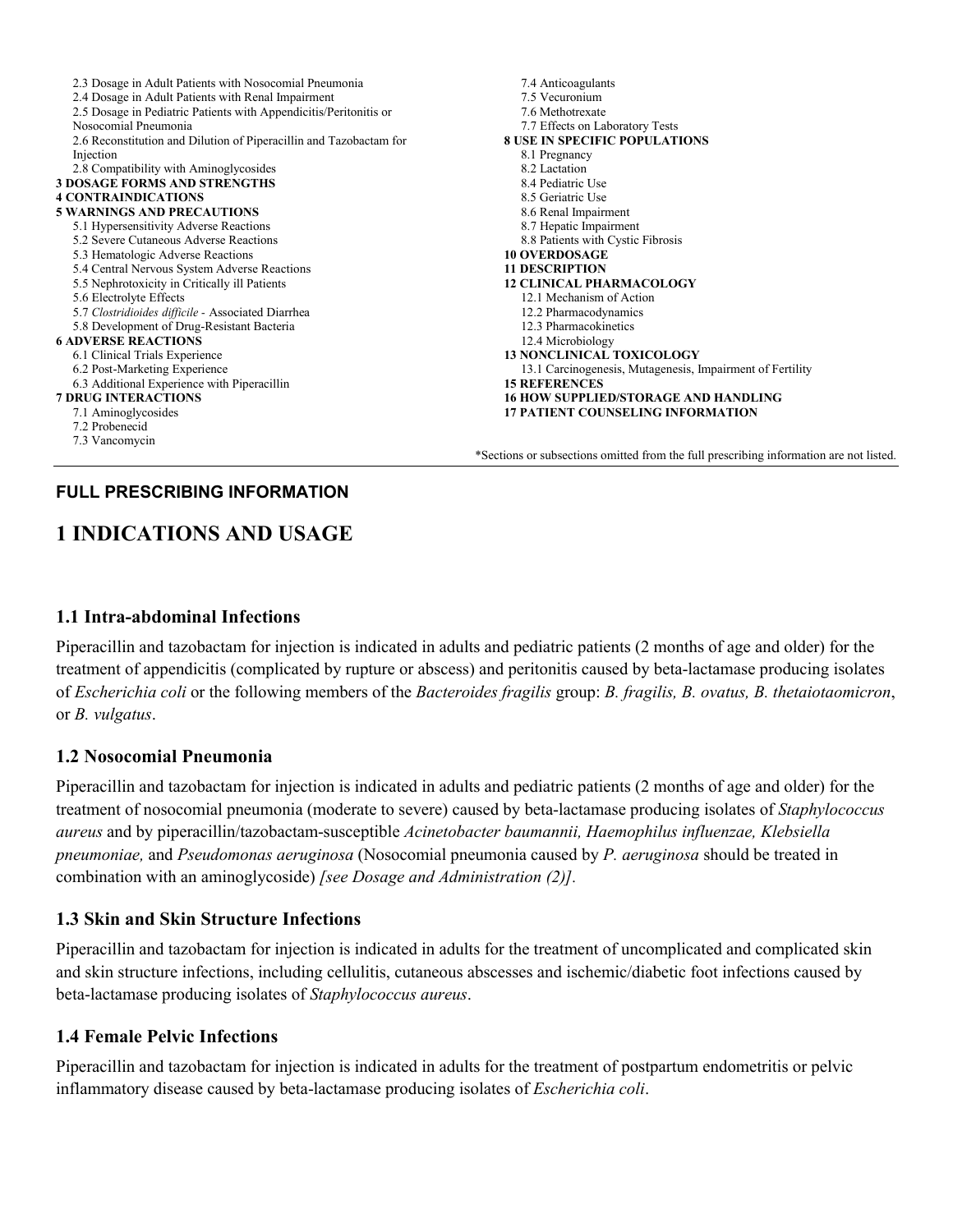### **1.5 Community-acquired Pneumonia**

Piperacillin and tazobactam for injection is indicated in adults for the treatment of community-acquired pneumonia (moderate severity only) caused by beta-lactamase producing isolates of *Haemophilus influenzae*.

### **1.6 Usage**

To reduce the development of drug-resistant bacteria and maintain the effectiveness of piperacillin and tazobactam for injection and other antibacterial drugs, piperacillin and tazobactam for injection should be used only to treat or prevent infections that are proven or strongly suspected to be caused by bacteria. When culture and susceptibility information are available, they should be considered in selecting or modifying antibacterial therapy. In the absence of such data, local epidemiology and susceptibility patterns may contribute to the empiric selection of therapy.

# **2 DOSAGE AND ADMINISTRATION**

## **2.2 Dosage in Adult Patients with Indications Other Than Nosocomial Pneumonia**

The usual total daily dosage of piperacillin and tazobactam for injection for adult patients with indications other than nosocomial pneumonia is 3.375 g every six hours [totaling 13.5 g (12 g piperacillin/1.5 g tazobactam)], to be administered by intravenous infusion over 30 minutes. The usual duration of piperacillin and tazobactam for injection treatment is from 7 to 10 days.

### **2.3 Dosage in Adult Patients with Nosocomial Pneumonia**

Initial presumptive treatment of adult patients with nosocomial pneumonia should start with piperacillin and tazobactam for injection at a dosage of 4.5 g every six hours plus an aminoglycoside, [totaling 18 g (16 g piperacillin/2 g tazobactam)], administered by intravenous infusion over 30 minutes. The recommended duration of piperacillin and tazobactam for injection treatment for nosocomial pneumonia is 7 to 14 days. Treatment with the aminoglycoside should be continued in patients from whom *P. aeruginosa* is isolated.

### **2.4 Dosage in Adult Patients with Renal Impairment**

In adult patients with renal impairment (creatinine clearance  $\leq 40$  mL/min) and dialysis patients (hemodialysis and CAPD), the intravenous dose of piperacillin and tazobactam for injection should be reduced based on the degree of renal impairment. The recommended daily dosage of piperacillin and tazobactam for injection for patients with renal impairment administered by intravenous infusion over 30 minutes is described in **Table 1**.

#### **Table 1: Recommended Dosage of Piperacillin and Tazobactam for Injection in Patients with Normal Renal Function and Renal Impairment (As total grams piperacillin/tazobactam)\***

| <b>Creatinine Clearance,</b><br>mL/min              | <b>All Indications</b><br>(except nosocomial<br>pneumonia) | <b>Nosocomial</b><br>Pneumonia |  |
|-----------------------------------------------------|------------------------------------------------------------|--------------------------------|--|
| Greater than 40 mL/min                              | 3.375 every 6 hours                                        | 4.5 every 6 hours              |  |
| 20 to 40 mL/min <sup><math>\dagger</math></sup>     | 2.25 every 6 hours                                         | 3.375 every 6 hours            |  |
| Less than 20 mL/min <sup><math>\dagger</math></sup> | 2.25 every 8 hours                                         | 2.25 every 6 hours             |  |
| Hemodialysis <sup>‡</sup>                           | 2.25 every 12 hours                                        | 2.25 every 8 hours             |  |
| CAPD                                                | 2.25 every 12 hours                                        | 2.25 every 8 hours             |  |

\* Administer piperacillin and tazobactam for injection by intravenous infusion over 30 minutes.

† Creatinine clearance for patients not receiving hemodialysis

‡ 0.75 g (0.67 g piperacillin/0.08 g tazobactam) should be administered following each hemodialysis session on hemodialysis days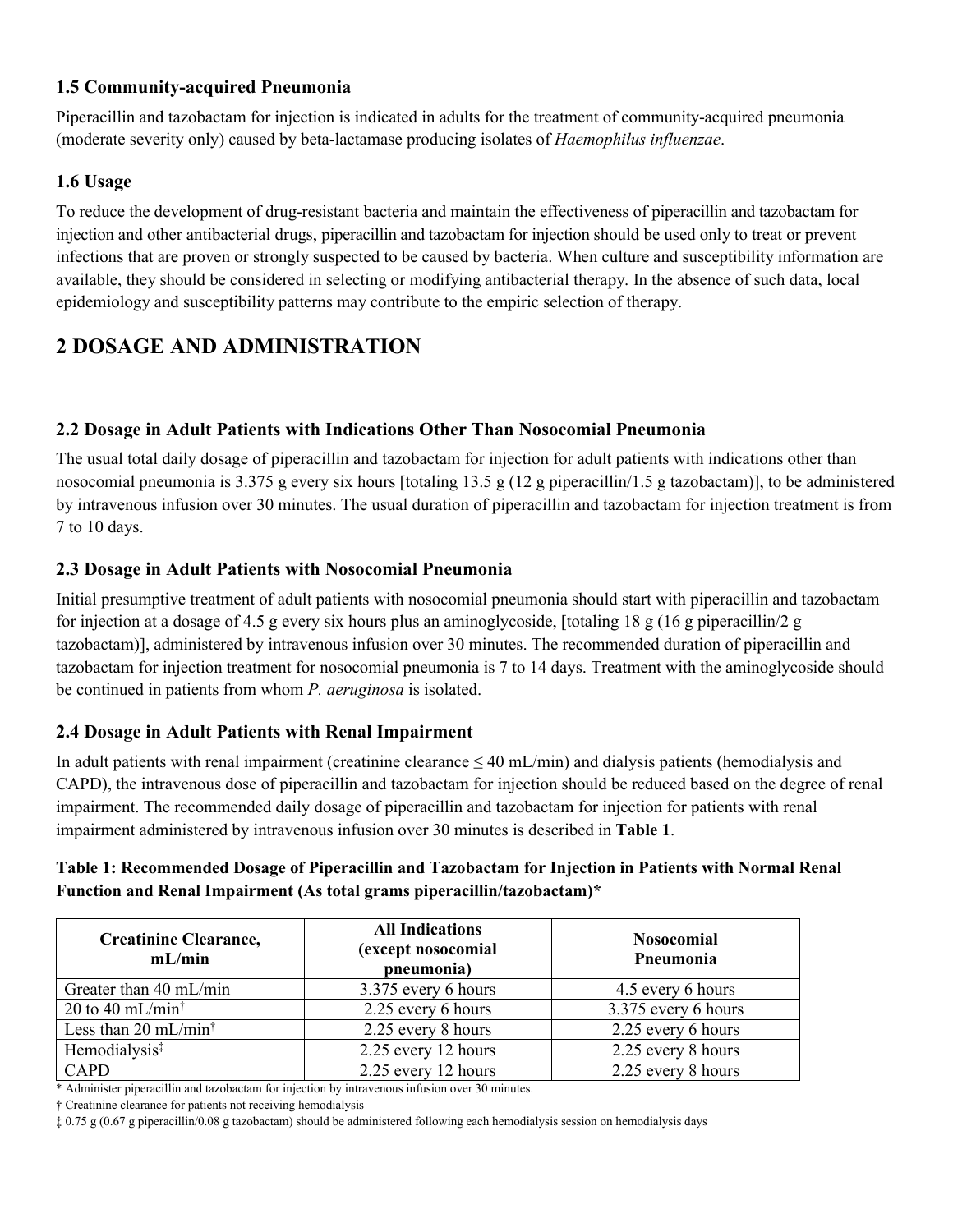For patients on hemodialysis, the maximum dose is 2.25 g every twelve hours for all indications other than nosocomial pneumonia and 2.25 g every eight hours for nosocomial pneumonia. Since hemodialysis removes 30% to 40% of the administered dose, an additional dose of 0.75 g piperacillin and tazobactam for injection (0.67 g piperacillin/0.08 g tazobactam) should be administered following each dialysis period on hemodialysis days. No additional dosage of piperacillin and tazobactam for injection is necessary for CAPD patients.

## **2.5 Dosage in Pediatric Patients with Appendicitis/Peritonitis or Nosocomial Pneumonia**

The recommended dosage for pediatric patients with appendicitis and/or peritonitis or nosocomial pneumonia aged 2 months of age and older, weighing up to 40 kg, and with normal renal function, is described in **Table 2** *[see Use in Specific Populations (8.4) and Clinical Pharmacology (12.3)].*

| Table 2: Recommended Dosage of Piperacillin and Tazobactam for Injection in Pediatric Patients 2 Months of |                                                                        |                                                             |  |  |  |  |
|------------------------------------------------------------------------------------------------------------|------------------------------------------------------------------------|-------------------------------------------------------------|--|--|--|--|
|                                                                                                            | Age and Older, Weighing up to 40 kg, and With Normal Renal Function*   |                                                             |  |  |  |  |
| Age                                                                                                        | <b>Appendicitis and /or Peritonitis</b><br><b>Nosocomial Pneumonia</b> |                                                             |  |  |  |  |
| 2 months to 9 months<br>90 mg/kg $(80 \text{ mg piperacillin}/10 \text{ mg})$                              |                                                                        | 90 mg/kg $(80 \text{ mg piperacillin}/10 \text{ mg})$       |  |  |  |  |
|                                                                                                            | tazobactam) every 8 (eight) hours                                      | tazobactam) every $6$ (six) hours                           |  |  |  |  |
| Older than 9 months of                                                                                     | 112.5 mg/kg $(100 \text{ mg piperacillin}/12.5)$                       | 112.5 mg/kg $(100 \text{ mg piperacillin}/12.5 \text{ mg})$ |  |  |  |  |
| age                                                                                                        | mg tazobactam) every 8 (eight) hours                                   | tazobactam) every $6$ (six) hours                           |  |  |  |  |

\* Administer piperacillin and tazobactam for injection by intravenous infusion over 30 minutes.

Pediatric patients weighing over 40 kg and with normal renal function should receive the adult dose *[see Dosage and Administration (2.2, 2.3)].*

Dosage of piperacillin and tazobactam for injection in pediatric patients with renal impairment has not been determined.

## **2.6 Reconstitution and Dilution of Piperacillin and Tazobactam for Injection**

### *Reconstitution of Piperacillin and Tazobactam for Injection for Adult Patients and Pediatric Patients Weighing over 40 kg*

### *Single-Dose Vials*

Reconstitute piperacillin and tazobactam for injection single-dose vials with a compatible reconstitution diluent from the list provided below.

2.25 g, 3.375 g, and 4.5 g piperacillin and tazobactam for injection should be reconstituted with 10 mL, 15 mL, and 20 mL, respectively. Swirl until dissolved. After reconstitution, the single-dose vials will have a concentration of 202.5 mg/mL (180 mg/mL of piperacillin and 22.5 mg/mL of tazobactam).

### *Compatible Reconstitution Diluents for Single-Dose Vials*

0.9% sodium chloride for injection Sterile water for injection Dextrose 5% Bacteriostatic saline/parabens Bacteriostatic water/parabens Bacteriostatic saline/benzyl alcohol Bacteriostatic water/benzyl alcohol

*Dilution of the Reconstituted Piperacillin and Tazobactam Solution for Adult Patients and Pediatric Patients Weighing over 40 kg*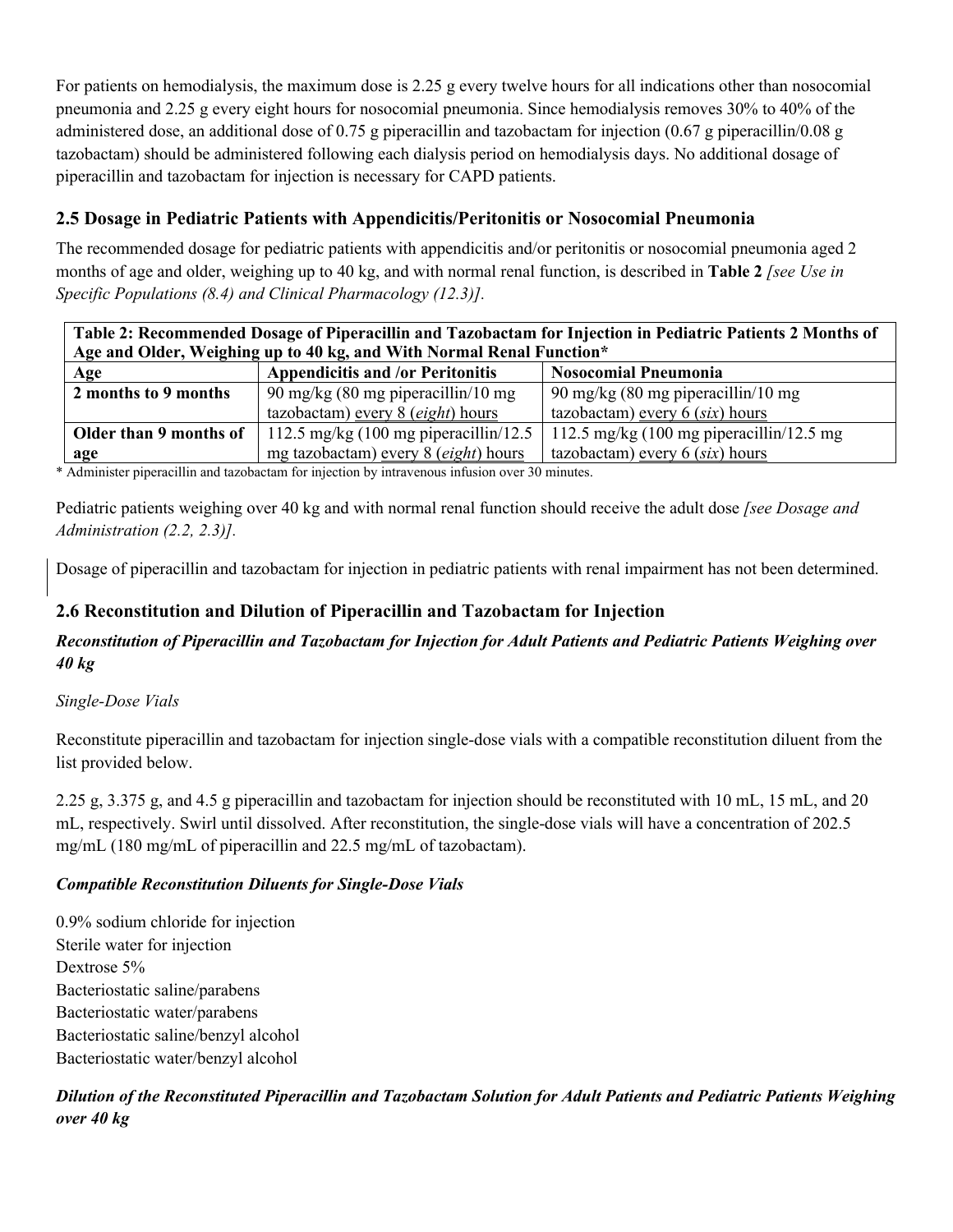Reconstituted piperacillin and tazobactam for injection solutions for single-dose vials should be further diluted (recommended volume per dose of 50 mL to 150 mL) in a compatible intravenous solution listed below. Administer by infusion over a period of at least 30 minutes. During the infusion it is desirable to discontinue the primary infusion solution.

#### *Compatible Intravenous Solutions for Single-Dose Vials*

0.9% sodium chloride for injection Sterile water for injection (Maximum recommended volume per dose of sterile water for injection is 50 mL) Dextran 6% in saline Dextrose 5%

### **LACTATED RINGER'S SOLUTION IS NOT COMPATIBLE WITH PIPERACILLIN AND TAZOBACTAM FOR INJECTION.**

Piperacillin and tazobactam for injection should not be mixed with other drugs in a syringe or infusion bottle since compatibility has not been established.

Piperacillin and tazobactam for injection is not chemically stable in solutions that contain only sodium bicarbonate and solutions that significantly alter the pH.

Piperacillin and tazobactam for injection should not be added to blood products or albumin hydrolysates. Parenteral drug products should be inspected visually for particulate matter or discoloration prior to administration, whenever solution and container permit.

### *Dilution of the Reconstituted Piperacillin and Tazobactam Solution for Pediatric Patients Weighing up to 40 kg*

The volume of reconstituted solution required to deliver the dose of piperacillin and tazobactam is dependent on the weight of the child *[see Dosage and Administration (2.5)]*. Reconstituted piperacillin and tazobactam solutions for singledose vials should be further diluted in a compatible intravenous solution listed above.

- 1. Calculate patient dose as described in **Table 2** above *[see Dosage and Administration (2.5)]*.
- 2. Reconstitute vial with a compatible reconstitution diluent, as listed above under the subheading "Compatible Reconstitution Diluents for Single-Dose Vials," using the appropriate volume of diluent, as listed in **Table 3** below. Following the addition of the diluent, swirl the single-dose vial until the powder is completely dissolved.

#### **Table 3: Reconstitution of Single-Dose Vials and Resulting Concentration**

| <b>Strength per Single-Dose Vial</b>                                 | <b>Volume of Diluent to be Added to</b><br>the Vial | <b>Concentration of the</b><br><b>Reconstituted Product</b>                 |  |
|----------------------------------------------------------------------|-----------------------------------------------------|-----------------------------------------------------------------------------|--|
| 2.25 g $(2 \text{ g})$ piperacillin $/0.25 \text{ g}$<br>tazobactam) | $10 \text{ mL}$                                     |                                                                             |  |
| 3.375 g (3 g piperacillin $/0.375$ g<br>tazobactam)                  | $15 \text{ mL}$                                     | 202.5 mg/mL $(180 \text{ mg/mL})$<br>piperacillin/22.5 mg/mL<br>tazobactam) |  |
| 4.5 g (4 g piperacillin $/0.5$ g<br>tazobactam)                      | $20 \text{ mL}$                                     |                                                                             |  |

- 3. Calculate the required volume (mL) of reconstituted piperacillin and tazobactam solution based on the required dose.
- 4. Aseptically withdraw the required volume of reconstituted piperacillin and tazobactam solution from single-dose vial. It should be further diluted to a final piperacillin concentration of between 20 mg/mL to 80 mg/mL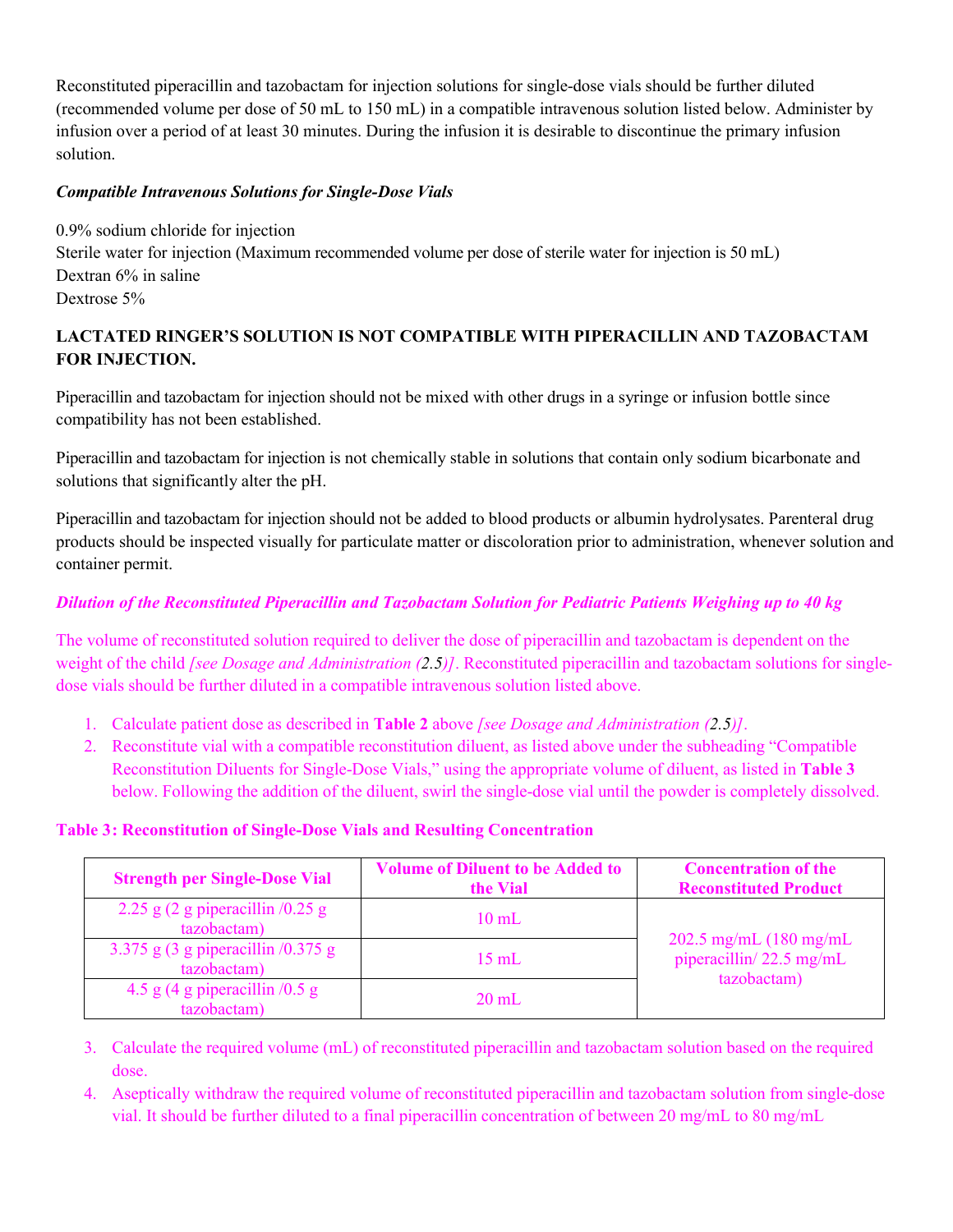(tazobactam between 2.5 mg/mL to 10 mg/mL) in a compatible intravenous solution (as listed above) in an appropriately sized syringe or IV bag.

5. Administer the diluted piperacillin and tazobactam solution by infusion over a period of at least 30 minutes (a programmable syringe or infusion pump is recommended). During the infusion it is desirable to discontinue the primary infusion solution.

#### *Stability of Piperacillin and Tazobactam for Injection Following Reconstitution and Dilution*

Piperacillin and tazobactam for injection reconstituted from single-dose vials is stable in glass and plastic containers (plastic syringes, IV bags and tubing) when used with compatible diluents. The single-dose vials should **NOT** be frozen after reconstitution.

Single-dose vials should be used immediately after reconstitution. Discard any unused portion after storage for 24 hours at room temperature (20°C to 25°C [68°F to 77°F]), or after storage for 48 hours at refrigerated temperature (2°C to 8°C [36°F to 46°F]).

Stability studies in the IV bags have demonstrated chemical stability (potency, pH of reconstituted solution and clarity of solution) for up to 24 hours at room temperature and up to one week at refrigerated temperature. Piperacillin and tazobactam for injection contains no preservatives. Appropriate consideration of aseptic technique should be used.

Piperacillin and tazobactam for injection reconstituted from single-dose vials can be used in ambulatory intravenous infusion pumps. Stability of piperacillin and tazobactam for injection in an ambulatory intravenous infusion pump has been demonstrated for a period of 12 hours at room temperature. Each dose was reconstituted and diluted to a volume of 37.5 mL or 25 mL. One-day supply of dosing solution were aseptically transferred into the medication reservoir (IV bags or cartridge). The reservoir was fitted to a preprogrammed ambulatory intravenous infusion pump per the manufacturer's instructions. Stability of piperacillin and tazobactam for injection is not affected when administered using an ambulatory intravenous infusion pump.

### **2.8 Compatibility with Aminoglycosides**

Due to the *in vitro* inactivation of aminoglycosides by piperacillin, piperacillin and tazobactam for injection and aminoglycosides are recommended for separate administration. Piperacillin and tazobactam for injection and aminoglycosides should be reconstituted, diluted, and administered separately when concomitant therapy with aminoglycosides is indicated *[see Drug Interactions (7.1)]*.

In circumstances where co-administration via Y-site is necessary, Y-site infusion only with the following aminoglycosides under the following conditions:

| Aminoglycoside | Piperacillin and<br><b>Tazobactam</b> for<br><b>Injection Dose</b><br>(grams) | Piperacillin and<br><b>Tazobactam</b> for<br><b>Injection Diluent</b><br>Volume <sup>*</sup> (mL) | Aminoglycoside<br>Concentration<br>Range <sup>†</sup><br>(mg/mL) | Acceptable<br><b>Diluents</b> |
|----------------|-------------------------------------------------------------------------------|---------------------------------------------------------------------------------------------------|------------------------------------------------------------------|-------------------------------|
| Amikacin       | 2.25                                                                          | 50                                                                                                | $1.75 - 7.5$                                                     | 0.9% sodium chloride          |
|                | 3.375                                                                         | 100                                                                                               |                                                                  | or 5% dextrose                |
|                | 4.5                                                                           | 150                                                                                               |                                                                  |                               |
| Gentamicin     | 2.25                                                                          | 50                                                                                                | $0.7 - 3.32$                                                     | 0.9% sodium chloride          |
|                | 3.375                                                                         | 100                                                                                               |                                                                  | or 5% dextrose                |
|                | 4.5                                                                           | 150                                                                                               |                                                                  |                               |

#### **Table 5: Compatibility with Aminoglycosides**

\* Diluent volumes apply only to single vials and bulk pharmacy containers.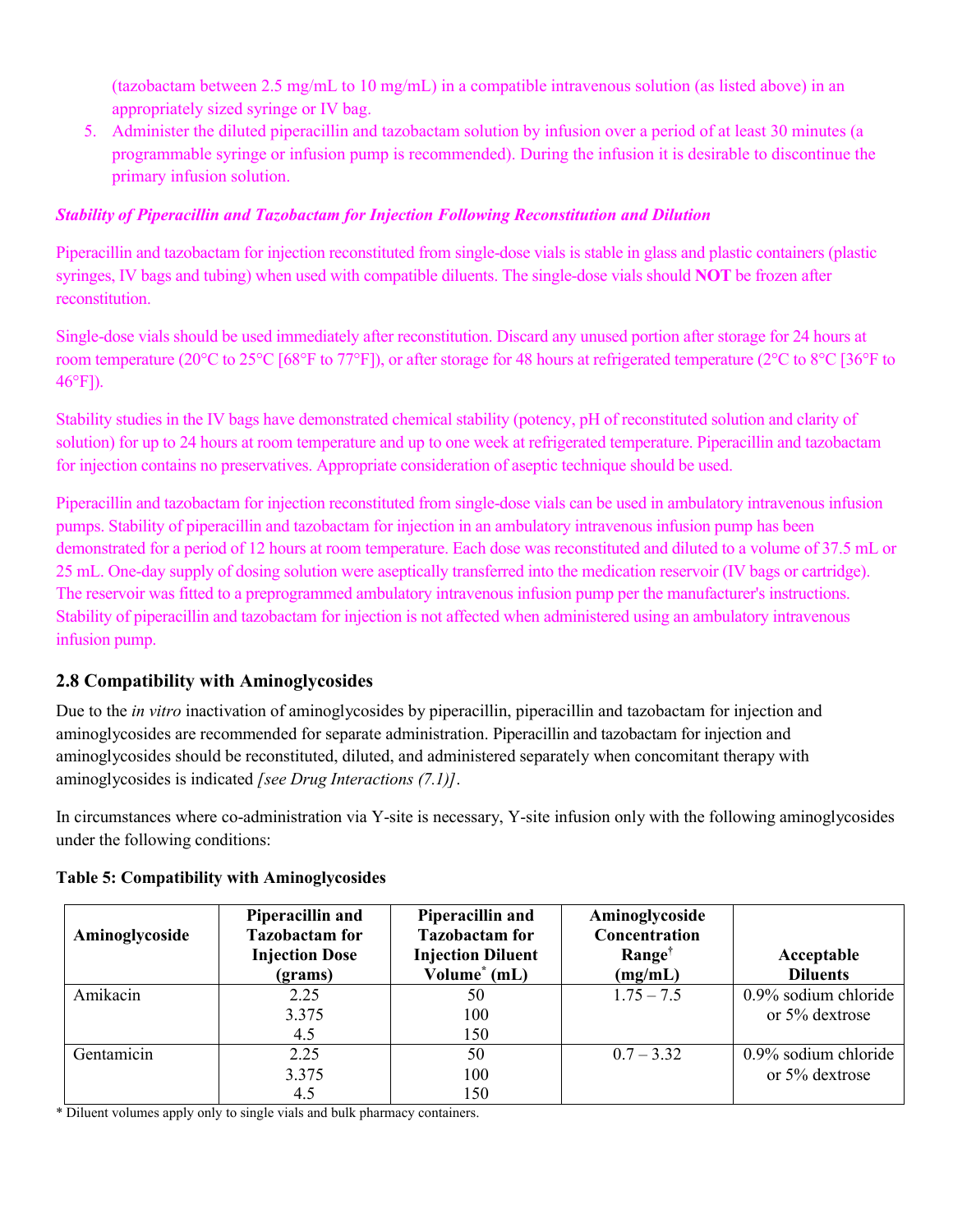† The concentration ranges in **Table 5** are based on administration of the aminoglycoside in divided doses (10 to 15 mg/kg/day in two daily doses for amikacin and 3 to 5 mg/kg/day in three daily doses for gentamicin). Administration of amikacin or gentamicin in a single daily dose or in doses exceeding those stated above via Y-site with piperacillin and tazobactam for injection has not been evaluated. See package insert for each aminoglycoside for complete Dosage and Administration instructions.

Only the concentration and diluents for amikacin or gentamicin with the dosages of piperacillin and tazobactam for injection listed above have been established as compatible for co-administration via Y-site infusion. Simultaneous coadministration via Y-site infusion in any manner other than listed above may result in inactivation of the aminoglycoside by piperacillin and tazobactam for injection.

Piperacillin and tazobactam for injection is not compatible with tobramycin for simultaneous co-administration via Y-site infusion. Compatibility of piperacillin and tazobactam for injection with other aminoglycosides has not been established.

Parenteral drug products should be inspected visually for particulate matter and discoloration prior to administration, whenever solution and container permit.

# **3 DOSAGE FORMS AND STRENGTHS**

Piperacillin and tazobactam for injection, USP is supplied as a white to yellowish powder in vials of the following sizes:

Each piperacillin and tazobactam for injection, USP 2.25 g vial provides piperacillin sodium equivalent to 2 grams of piperacillin and tazobactam sodium equivalent to 0.25 g of tazobactam.

Each piperacillin and tazobactam for injection, USP 3.375 g vial provides piperacillin sodium equivalent to 3 grams of piperacillin and tazobactam sodium equivalent to 0.375 g of tazobactam.

Each piperacillin and tazobactam for injection, USP 4.5 g vial provides piperacillin sodium equivalent to 4 grams of piperacillin and tazobactam sodium equivalent to 0.5 g of tazobactam.

# **4 CONTRAINDICATIONS**

Piperacillin and tazobactam for injection is contraindicated in patients with a history of allergic reactions to any of the penicillins, cephalosporins, or beta-lactamase inhibitors.

# **5 WARNINGS AND PRECAUTIONS**

## **5.1 Hypersensitivity Adverse Reactions**

Serious and occasionally fatal hypersensitivity (anaphylactic/anaphylactoid) reactions (including shock) have been reported in patients receiving therapy with piperacillin and tazobactam for injection. These reactions are more likely to occur in individuals with a history of penicillin, cephalosporin, or carbapenem hypersensitivity or a history of sensitivity to multiple allergens. Before initiating therapy with piperacillin and tazobactam for injection, careful inquiry should be made concerning previous hypersensitivity reactions. If an allergic reaction occurs, piperacillin and tazobactam for injection should be discontinued and appropriate therapy instituted.

## **5.2 Severe Cutaneous Adverse Reactions**

Piperacillin and tazobactam for injection may cause severe cutaneous adverse reactions, such as Stevens-Johnson syndrome, toxic epidermal necrolysis, drug reaction with eosinophilia and systemic symptoms, and acute generalized exanthematous pustulosis. If patients develop a skin rash they should be monitored closely and piperacillin and tazobactam for injection discontinued if lesions progress.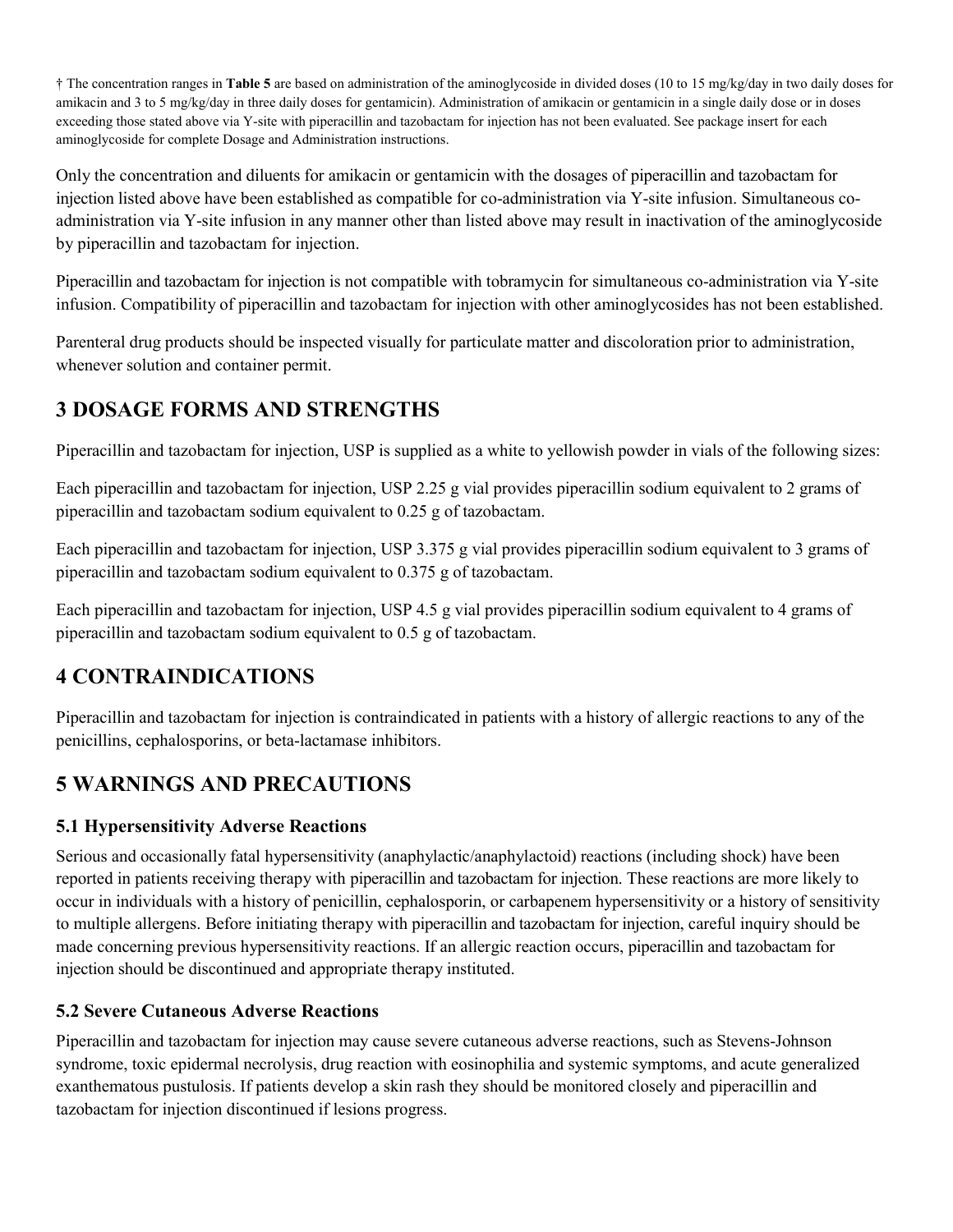## **5.3 Hematologic Adverse Reactions**

Bleeding manifestations have occurred in some patients receiving beta-lactam drugs, including piperacillin. These reactions have sometimes been associated with abnormalities of coagulation tests such as clotting time, platelet aggregation and prothrombin time, and are more likely to occur in patients with renal failure. If bleeding manifestations occur, piperacillin and tazobactam for injection should be discontinued and appropriate therapy instituted.

The leukopenia/neutropenia associated with piperacillin and tazobactam for injection administration appears to be reversible and most frequently associated with prolonged administration.

Periodic assessment of hematopoietic function should be performed, especially with prolonged therapy, i.e.,  $\geq 21$  days *[see Adverse Reactions (6.1)]*.

### **5.4 Central Nervous System Adverse Reactions**

As with other penicillins, piperacillin and tazobactam for injection may cause neuromuscular excitability or seizures. Patients receiving higher doses, especially patients with renal impairment may be at greater risk for central nervous system adverse reactions. Closely monitor patients with renal impairment or seizure disorders for signs and symptoms of neuromuscular excitability or seizures *[see Adverse Reactions (6.2)].*

## **5.5 Nephrotoxicity in Critically ill Patients**

The use of Piperacillin and tazobactam for injection was found to be an independent risk factor for renal failure and was associated with delayed recovery of renal function as compared to other beta-lactam antibacterial drugs in a randomized, multicenter, controlled trial in critically ill patients *[see Adverse Reactions (6.1)]*. Based on this study, alternative treatment options should be considered in the critically ill population. If alternative treatment options are inadequate or unavailable, monitor renal function during treatment with Piperacillin and tazobactam for injection *[see Dosage and Administration (2.4)]*. Combined use of piperacillin/tazobactam and vancomycin may be associated with an increased incidence of acute kidney injury *[see Drug Interactions (7.3)].*

### **5.6 Electrolyte Effects**

Piperacillin and tazobactam for injection contains a total of 2.35 mEq (54 mg) of Na+ (sodium) per gram of piperacillin in the combination product. This should be considered when treating patients requiring restricted salt intake.

Periodic electrolyte determinations should be performed in patients with low potassium reserves, and the possibility of hypokalemia should be kept in mind with patients who have potentially low potassium reserves and who are receiving cytotoxic therapy or diuretics.

### **5.7** *Clostridioides difficile -* **Associated Diarrhea**

*Clostridioides difficile -* associated diarrhea (CDAD) has been reported with use of nearly all antibacterial agents, including piperacillin and tazobactam for injection, and may range in severity from mild diarrhea to fatal colitis. Treatment with antibacterial agents alters the normal flora of the colon leading to overgrowth of *C. difficile*.

*C. difficile* produces toxins A and B which contribute to the development of CDAD. Hypertoxin producing strains of *C. difficile* cause increased morbidity and mortality, as these infections can be refractory to antimicrobial therapy and may require colectomy. CDAD must be considered in all patients who present with diarrhea following antibacterial drug use. Careful medical history is necessary since CDAD has been reported to occur over two months after the administration of antibacterial agents.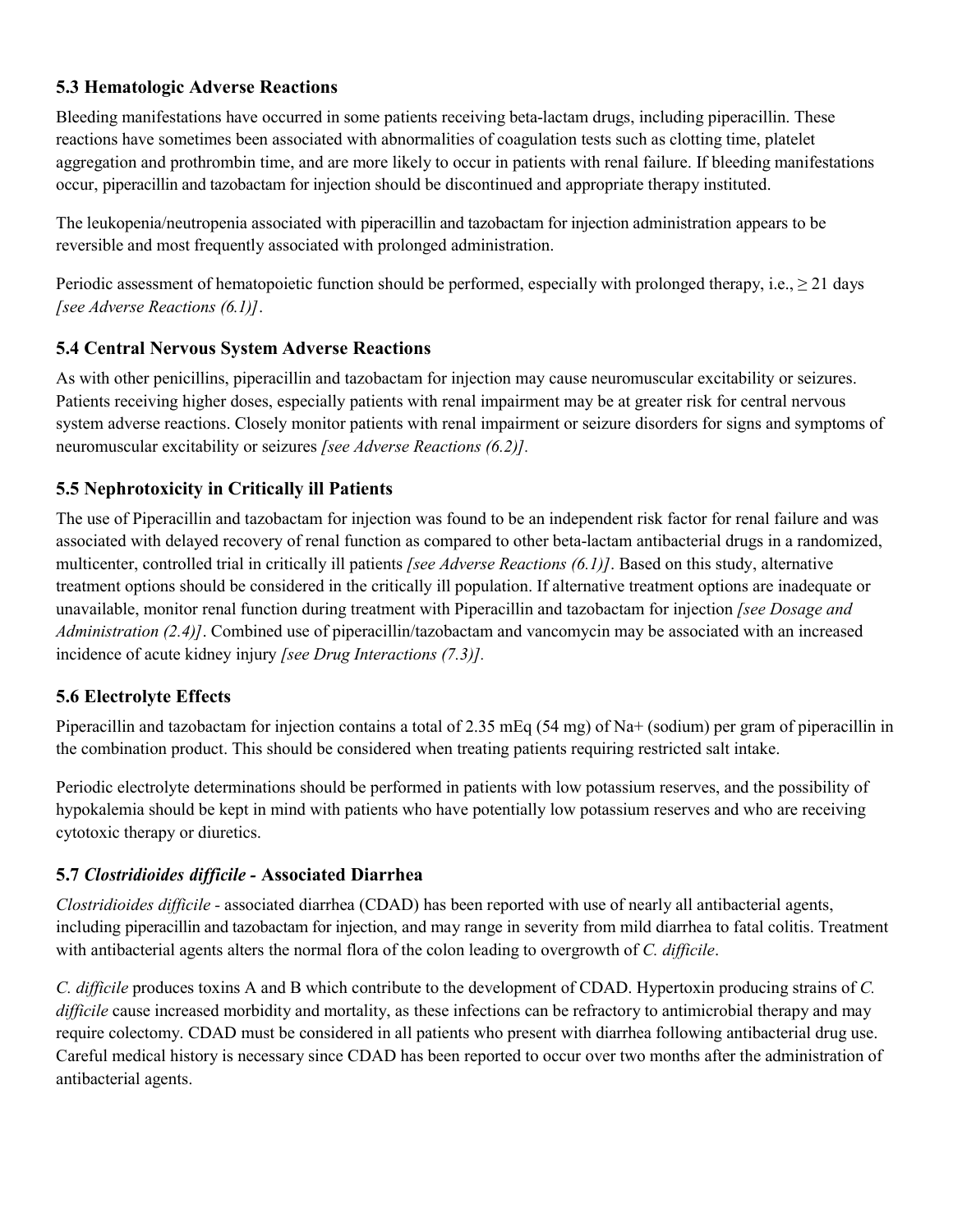If CDAD is suspected or confirmed, ongoing antibacterial drug use not directed against *C. difficile* may need to be discontinued. Appropriate fluid and electrolyte management, protein supplementation, antibacterial treatment of *C. difficile*, and surgical evaluation should be instituted as clinically indicated.

### **5.8 Development of Drug-Resistant Bacteria**

Prescribing piperacillin and tazobactam for injection in the absence of a proven or strongly suspected bacterial infection or a prophylactic indication is unlikely to provide benefit to the patient and increases the risk of development of drugresistant bacteria.

# **6 ADVERSE REACTIONS**

## **6.1 Clinical Trials Experience**

Because clinical trials are conducted under widely varying conditions, adverse reaction rates observed in the clinical trials of a drug cannot be directly compared to rates in the clinical trials of another drug and may not reflect the rates observed in practice.

### *Clinical Trials in Adult Patients*

During the initial clinical investigations, 2621 patients worldwide were treated with piperacillin and tazobactam for injection in phase 3 trials. In the key North American monotherapy clinical trials (n=830 patients), 90% of the adverse events reported were mild to moderate in severity and transient in nature. However, in 3.2% of the patients treated worldwide, piperacillin and tazobactam for injection was discontinued because of adverse events primarily involving the skin (1.3%), including rash and pruritus; the gastrointestinal system (0.9%), including diarrhea, nausea, and vomiting; and allergic reactions (0.5%).

### **Table 6: Adverse Reactions from Piperacillin and Tazobactam for Injection Monotherapy Clinical Trials**

**System Organ Class** Adverse Reaction **Gastrointestinal disorders** Diarrhea (11.3%) Constipation (7.7%) Nausea (6.9%) Vomiting (3.3%) Dyspepsia (3.3%) Abdominal pain (1.3%) **General disorders and administration site conditions** Fever (2.4%) Injection site reaction  $(≤1%)$ Rigors  $( \leq 1\%)$ **Immune system disorders** Anaphylaxis  $(\leq 1\%)$ **Infections and infestations** Candidiasis (1.6%) Pseudomembranous colitis  $(\leq 1\%)$ **Metabolism and nutrition disorders** Hypoglycemia (≤1%) **Musculoskeletal and connective tissue disorders** Myalgia  $(\leq 1\%)$ Arthralgia  $(\leq 1\%)$ **Nervous system disorders**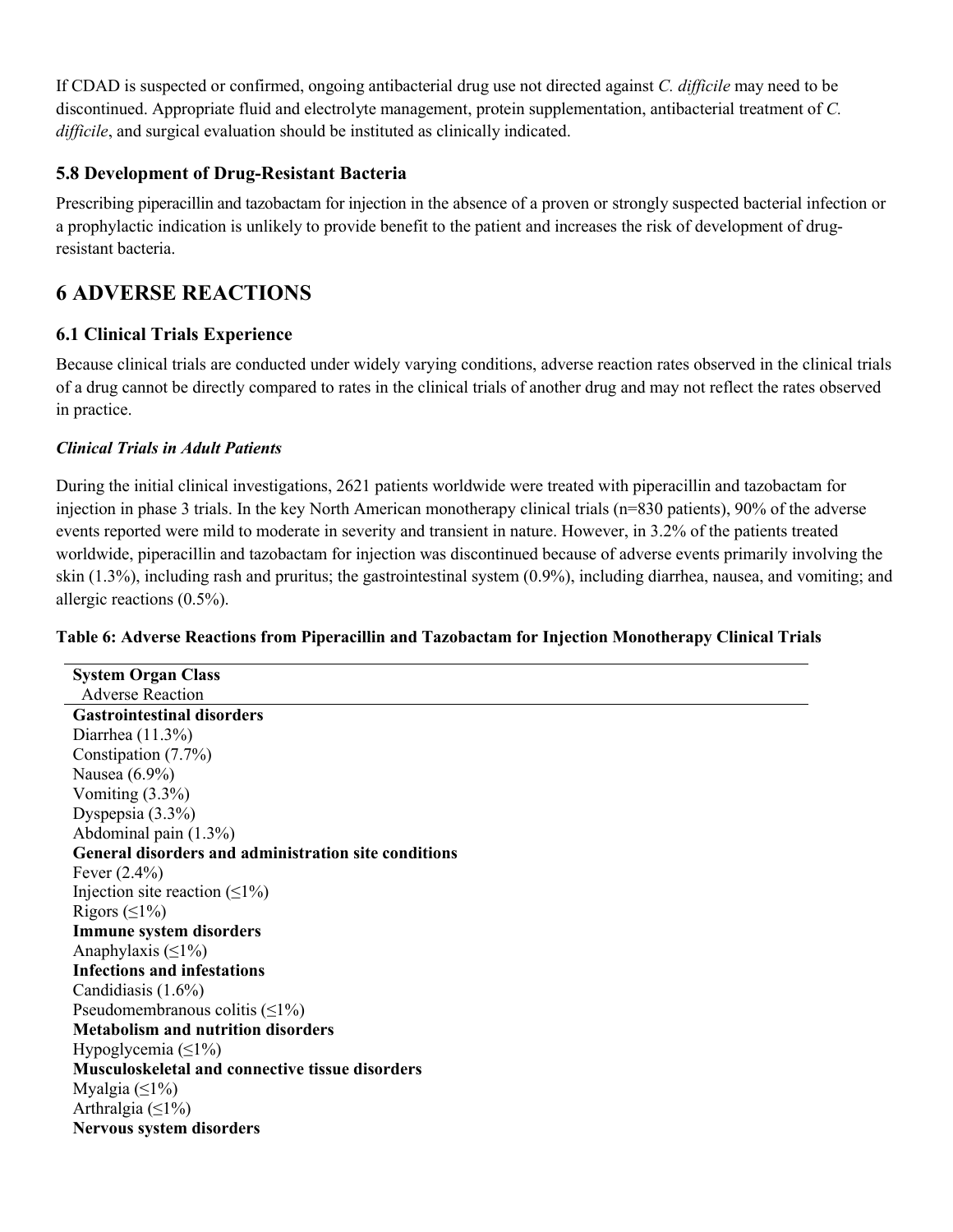**System Organ Class** Adverse Reaction Headache (7.7%) **Psychiatric disorders** Insomnia  $(6.6\%)$ **Skin and subcutaneous tissue disorders** Rash (4.2%, including maculopapular, bullous, and urticarial) Pruritus (3.1%) Purpura  $(\leq 1\%)$ **Vascular disorders** Phlebitis (1.3%) Thrombophlebitis  $(\leq 1\%)$ Hypotension  $(\leq 1\%)$ Flushing  $(≤1%)$ **Respiratory, thoracic and mediastinal disorders** Epistaxis  $(\leq 1\%)$ 

#### *Nosocomial Pneumonia Trials*

Two trials of nosocomial lower respiratory tract infections were conducted. In one study, 222 patients were treated with piperacillin and tazobactam for injection in a dosing regimen of 4.5 g every 6 hours in combination with an aminoglycoside and 215 patients were treated with imipenem/cilastatin (500 mg/500 mg every 6 hours) in combination with an aminoglycoside. In this trial, treatment-emergent adverse events were reported by 402 patients, 204 (91.9%) in the piperacillin/tazobactam group and 198 (92.1%) in the imipenem/cilastatin group. Twenty-five (11%) patients in the piperacillin/tazobactam group and 14 (6.5%) in the imipenem/cilastatin group ( $p > 0.05$ ) discontinued treatment due to an adverse event.

The second trial used a dosing regimen of 3.375 g given every 4 hours with an aminoglycoside.

#### **Table 7: Adverse Reactions from Piperacillin and Tazobactam Injection Plus Aminoglycoside Clinical Trials***\**

| <b>System Organ Class</b>                            |
|------------------------------------------------------|
| <b>Adverse Reaction</b>                              |
| <b>Blood and lymphatic system disorders</b>          |
| Thrombocythemia (1.4%)                               |
| Anemia $( \leq 1\%)$                                 |
| Thrombocytopenia $(\leq 1\%)$                        |
| Eosinophilia $( \leq 1\%)$                           |
| <b>Gastrointestinal disorders</b>                    |
| Diarrhea $(20\%)$                                    |
| Constipation $(8.4\%)$                               |
| Nausea $(5.8\%)$                                     |
| Vomiting $(2.7\%)$                                   |
| Dyspepsia $(1.9\%)$                                  |
| Abdominal pain (1.8%)                                |
| Stomatitis $( \leq 1\%)$                             |
| General disorders and administration site conditions |
| Fever $(3.2\%)$                                      |
| Injection site reaction $(\leq 1\%)$                 |
| <b>Infections and infestations</b>                   |
| Oral candidiasis (3.9%)                              |
| Candidiasis (1.8%)                                   |
| <b>Investigations</b>                                |
| BUN increased (1.8%)                                 |
|                                                      |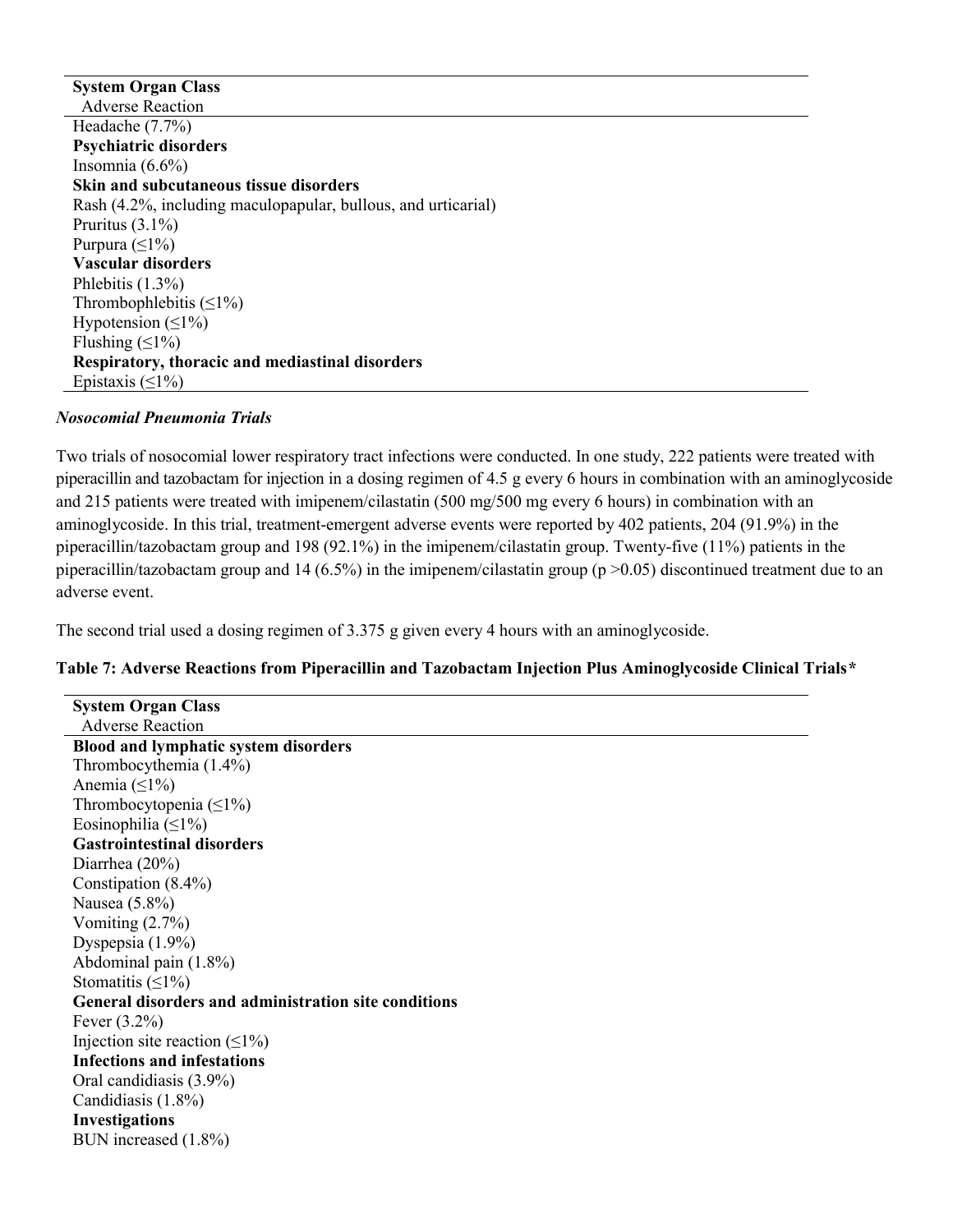**System Organ Class** Adverse Reaction Blood creatinine increased (1.8%) Liver function test abnormal (1.4%) Alkaline phosphatase increased  $(\leq 1\%)$ Aspartate aminotransferase increased  $(\leq 1\%)$ Alanine aminotransferase increased  $($ **Metabolism and nutrition disorders** Hypoglycemia  $(\leq 1\%)$ Hypokalemia  $(\leq 1\%)$ **Nervous system disorders** Headache (4.5%) **Psychiatric disorders** Insomnia (4.5%) **Renal and urinary disorders** Renal failure  $($  < 1%) **Skin and subcutaneous tissue disorders** Rash (3.9%) Pruritus (3.2%) **Vascular disorders** Thrombophlebitis (1.3%) Hypotension (1.3%)

\* For adverse drug reactions that appeared in both studies the higher frequency is presented.

#### *Other Trials: Nephrotoxicity*

In a randomized, multicenter, controlled trial in 1200 adult critically ill patients, piperacillin/tazobactam was found to be a risk factor for renal failure (odds ratio 1.7, 95% CI 1.18 to 2.43), and associated with delayed recovery of renal function as compared to other beta-lactam antibacterial drugs.<sup>1</sup> *[see Warnings and Precautions (5.5)].*

#### *Adverse Laboratory Changes (Seen During Clinical Trials)*

Of the trials reported, including that of nosocomial lower respiratory tract infections in which a higher dose of piperacillin and tazobactam for injection was used in combination with an aminoglycoside, changes in laboratory parameters include:

*Hematologic*–decreases in hemoglobin and hematocrit, thrombocytopenia, increases in platelet count, eosinophilia, leukopenia, neutropenia. These patients were withdrawn from therapy; some had accompanying systemic symptoms (e.g., fever, rigors, chills)

*Coagulation*–positive direct Coombs' test, prolonged prothrombin time, prolonged partial thromboplastin time

*Hepatic*–transient elevations of AST (SGOT), ALT (SGPT), alkaline phosphatase, bilirubin

*Renal*–increases in serum creatinine, blood urea nitrogen

Additional laboratory events include abnormalities in electrolytes (i.e., increases and decreases in sodium, potassium, and calcium), hyperglycemia, decreases in total protein or albumin, blood glucose decreased, gamma-glutamyltransferase increased, hypokalemia, and bleeding time prolonged.

#### *Clinical Trials in Pediatric Patients*

Clinical studies of piperacillin and tazobactam in pediatric patients suggest a similar safety profile to that seen in adults.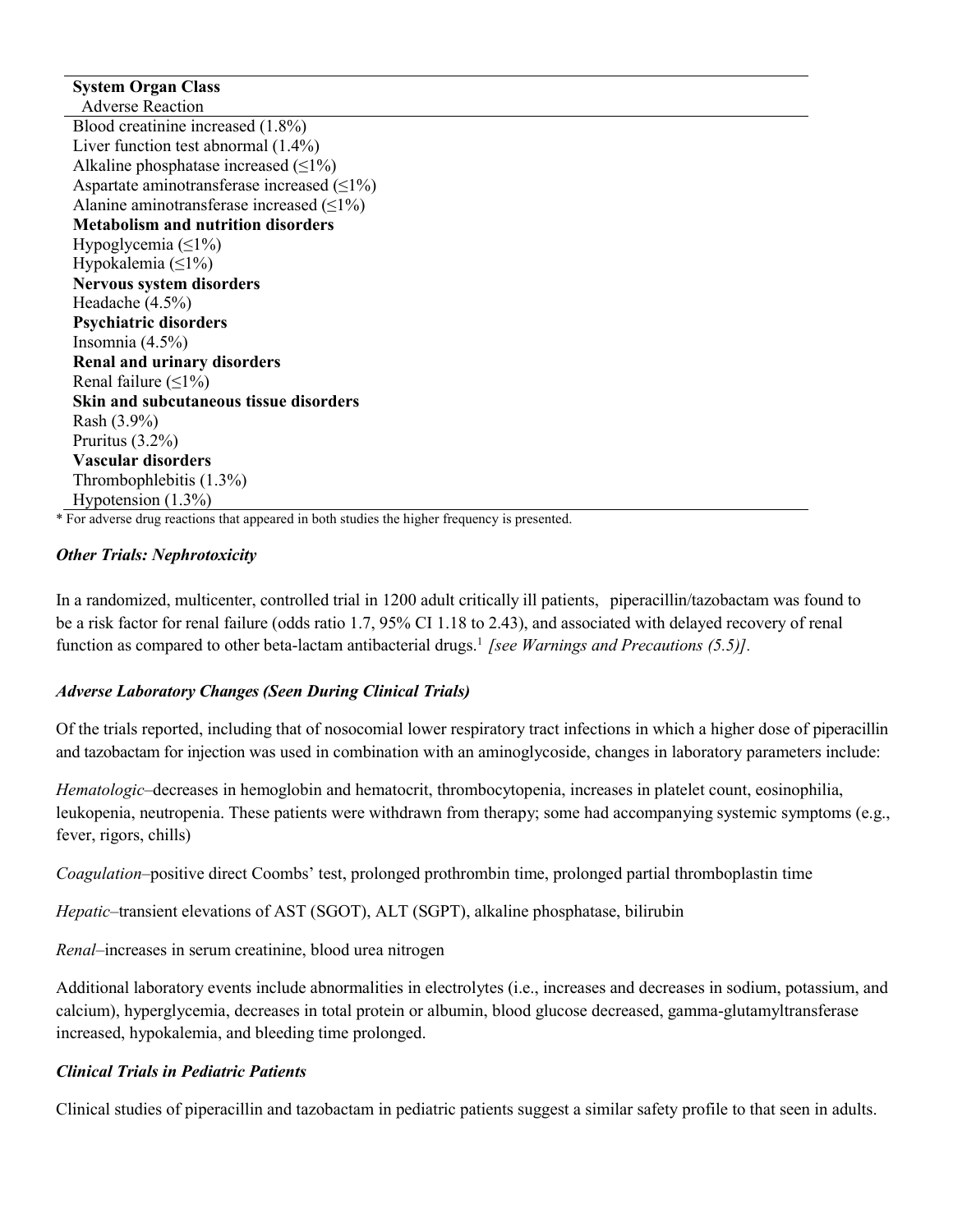In a prospective, randomized, comparative, open-label clinical trial of pediatric patients, 2 to 12 years of age, with intraabdominal infections (including appendicitis and/or peritonitis), 273 patients were treated with piperacillin and tazobactam 112.5 mg/kg given IV every 8 hours and 269 patients were treated with cefotaxime (50 mg/kg) plus metronidazole (7.5 mg/kg) every 8 hours. In this trial, treatment-emergent adverse events were reported by 146 patients, 73 (26.7%) in the piperacillin and tazobactam group and 73 (27.1%) in the cefotaxime/metronidazole group. Six patients (2.2%) in the piperacillin and tazobactam group and 5 patients (1.9%) in the cefotaxime/metronidazole group discontinued due to an adverse event.

In a retrospective, cohort study, 140 pediatric patients 2 months to less than 18 years of age with nosocomial pneumonia were treated with piperacillin and tazobactam and 267 patients were treated with comparators (which included ticarcillinclavulanate, carbapenems, ceftazidime, cefepime, or ciprofloxacin). The rates of serious adverse reactions were generally similar between the piperacillin and tazobactam and comparator groups, including patients aged 2 months to 9 months treated with piperacillin and tazobactam 90 mg/kg IV every 6 hours and patients older than 9 months and less than 18 years of age treated with piperacillin and tazobactam 112.5 mg/kg IV every 6 hours.

## **6.2 Post-Marketing Experience**

In addition to the adverse drug reactions identified in clinical trials in **Table 6** and **Table 7**, the following adverse reactions have been identified during post-approval use of piperacillin and tazobactam for injection. Because these reactions are reported voluntarily from a population of uncertain size, it is not always possible to reliably estimate their frequency or establish a causal relationship to drug exposure.

*Hepatobiliary -* hepatitis, jaundice *Hematologic -* hemolytic anemia, agranulocytosis, pancytopenia *Immune* - hypersensitivity reactions, anaphylactic/anaphylactoid reactions (including shock) *Renal -* interstitial nephritis *Nervous system disorders -* seizures *Psychiatric disorders* - delirium *Respiratory -* eosinophilic pneumonia

*Skin and Appendages*–erythema multiforme, Stevens-Johnson syndrome, toxic epidermal necrolysis, drug reaction with eosinophilia and systemic symptoms, (DRESS), acute generalized exanthematous pustulosis (AGEP), dermatitis exfoliative

Post-marketing experience with piperacillin and tazobactam for injection in pediatric patients suggests a similar safety profile to that seen in adults.

### **6.3 Additional Experience with Piperacillin**

The following adverse reaction has also been reported for piperacillin for injection:

*Skeletal -* prolonged neuromuscular blockade *[see Drug Interactions (7.5)]*.

# **7 DRUG INTERACTIONS**

### **7.1 Aminoglycosides**

Piperacillin may inactivate aminoglycosides by converting them to microbiologically inert amides.

*In vivo* inactivation: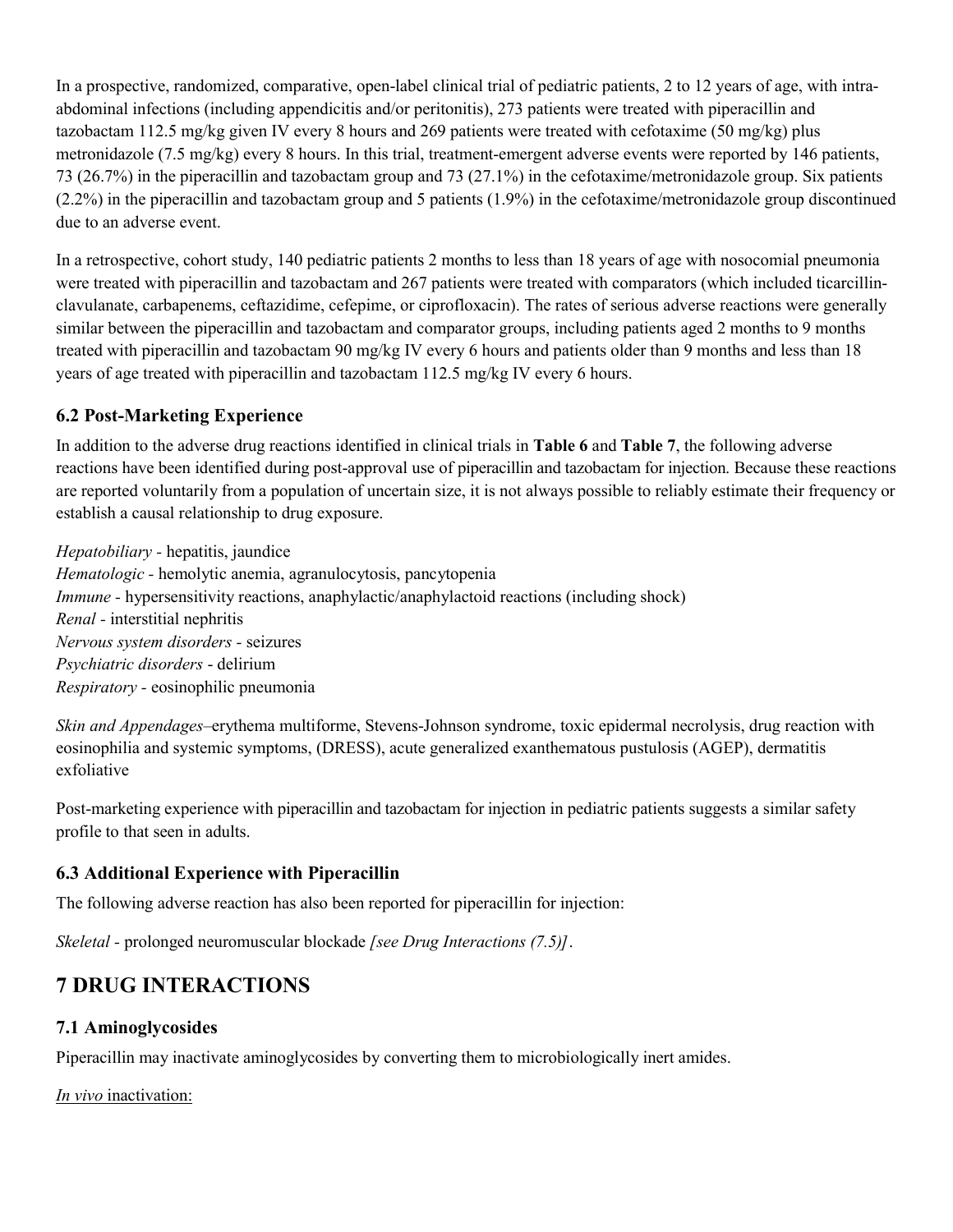When aminogly cosides are administered in conjunction with piperacillin to patients with end-stage renal disease requiring hemodialysis, the concentrations of the aminoglycosides (especially tobramycin) may be significantly reduced and should be monitored.

Sequential administration of piperacillin and tazobactam for injection and tobramycin to patients with either normal renal function or mild to moderate renal impairment has been shown to modestly decrease serum concentrations of tobramycin but no dosage adjustment is considered necessary.

#### *In vitro* inactivation:

Due to the *in vitro* inactivation of aminoglycosides by piperacillin, piperacillin and tazobactam for injection and aminoglycosides are recommended for separate administration. Piperacillin and tazobactam for injection and aminoglycosides should be reconstituted, diluted, and administered separately when concomitant therapy with aminoglycosides is indicated. Piperacillin and tazobactam for injection is compatible with amikacin and gentamicin for simultaneous Y-site infusion in certain diluents and at specific concentrations. Piperacillin and tazobactam for injection is not compatible with tobramycin for simultaneous Y-site infusion *[see Dosage and Administration (2.8)]*.

### **7.2 Probenecid**

Probenecid administered concomitantly with piperacillin and tazobactam for injection prolongs the half-life of piperacillin by 21% and that of tazobactam by 71% because probenecid inhibits tubular renal secretion of both piperacillin and tazobactam. Probenecid should not be co-administered with piperacillin and tazobactam for injection unless the benefit outweighs the risk.

## **7.3 Vancomycin**

Studies have detected an increased incidence of acute kidney injury in patients concomitantly administered piperacillin/tazobactam and vancomycin as compared to vancomycin alone *[see Warnings and Precautions (5.5)]*. Monitor kidney function in patients concomitantly administered with piperacillin/tazobactam and vancomycin.

No pharmacokinetic interactions have been noted between piperacillin/tazobactam and vancomycin.

### **7.4 Anticoagulants**

Coagulation parameters should be tested more frequently and monitored regularly during simultaneous administration of high doses of heparin, oral anticoagulants, or other drugs that may affect the blood coagulation system or the thrombocyte function *[see Warnings and Precautions (5.3)].*

### **7.5 Vecuronium**

Piperacillin when used concomitantly with vecuronium has been implicated in the prolongation of the neuromuscular blockade of vecuronium. Piperacillin and tazobactam for injection could produce the same phenomenon if given along with vecuronium. Due to their similar mechanism of action, it is expected that the neuromuscular blockade produced by any of the non-depolarizing neuromuscular blockers could be prolonged in the presence of piperacillin. Monitor for adverse reactions related to neuromuscular blockade (see package insert for vecuronium bromide).

### **7.6 Methotrexate**

Limited data suggests that co-administration of methotrexate and piperacillin may reduce the clearance of methotrexate due to competition for renal secretion. The impact of tazobactam on the elimination of methotrexate has not been evaluated. If concurrent therapy is necessary, serum concentrations of methotrexate as well as the signs and symptoms of methotrexate toxicity should be frequently monitored.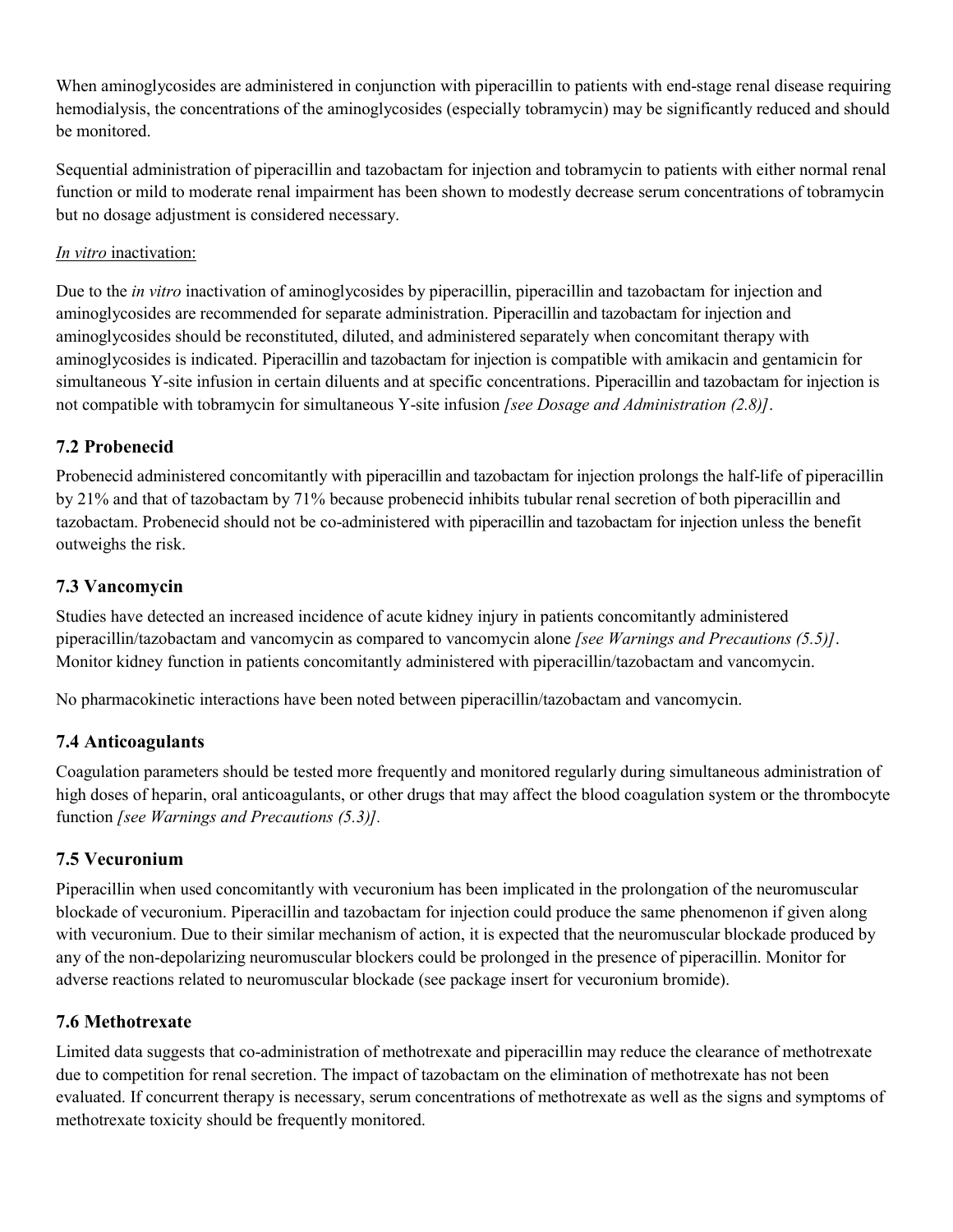### **7.7 Effects on Laboratory Tests**

There have been reports of positive test results using the Bio-Rad Laboratories Platelia Aspergillus EIA test in patients receiving piperacillin/tazobactam injection who were subsequently found to be free of Aspergillus infection. Crossreactions with non-Aspergillus polysaccharides and polyfuranoses with the Bio-Rad Laboratories Platelia Aspergillus EIA test have been reported. Therefore, positive test results in patients receiving piperacillin/tazobactam should be interpreted cautiously and confirmed by other diagnostic methods.

As with other penicillins, the administration of piperacillin and tazobactam for injection may result in a false-positive reaction for glucose in the urine using a copper-reduction method (CLINITEST ®). It is recommended that glucose tests based on enzymatic glucose oxidase reactions be used.

# **8 USE IN SPECIFIC POPULATIONS**

### **8.1 Pregnancy**

#### *Risk Summary*

Piperacillin and tazobactam cross the placenta in humans. However, there are insufficient data with piperacillin and/or tazobactam in pregnant women to inform a drug-associated risk for major birth defects and miscarriage. No fetal structural abnormalities were observed in rats or mice when piperacillin/tazobactam was administered intravenously during organogenesis at doses 1 to 2 times and 2 to 3 times the human dose of piperacillin and tazobactam, respectively, based on body-surface area (mg/m<sup>2</sup>). However, fetotoxicity in the presence of maternal toxicity was observed in developmental toxicity and peri/postnatal studies conducted in rats (intraperitoneal administration prior to mating and throughout gestation or from gestation day 17 through lactation day 21) at doses less than the maximum recommended human daily dose based on body-surface area (mg/m<sup>2</sup> ) [*see Data*].

The background risk of major birth defects and miscarriage for the indicated population is unknown. In the U.S. general population, the estimated background risk of major birth defects and miscarriage in clinically recognized pregnancies is 2 to 4% and 15 to 20%, respectively.

#### **Data**

#### *Animal Data*

In embryo-fetal development studies in mice and rats, pregnant animals received intravenous doses of piperacillin/tazobactam up to 3000/750 mg/kg/day during the period of organogenesis. There was no evidence of teratogenicity up to the highest dose evaluated, which is 1 to 2 times and 2 to 3 times the human dose of piperacillin and tazobactam, in mice and rats respectively, based on body-surface area  $(mg/m<sup>2</sup>)$ . Fetal body weights were reduced in rats at maternally toxic doses at or above 500/62.5 mg/kg/day, minimally representing 0.4 times the human dose of both piperacillin and tazobactam based on body-surface area (mg/m<sup>2</sup>).

A fertility and general reproduction study in rats using intraperitoneal administration of tazobactam or the combination piperacillin/tazobactam prior to mating and through the end of gestation, reported a decrease in litter size in the presence of maternal toxicity at 640 mg/kg/day tazobactam (4 times the human dose of tazobactam based on body-surface area), and decreased litter size and an increase in fetuses with ossification delays and variations of ribs, concurrent with maternal toxicity at  $\geq 640/160$  mg/kg/day piperacillin/tazobactam (0.5 times and 1 times the human dose of piperacillin and tazobactam, respectively, based on body-surface area).

Peri/postnatal development in rats was impaired with reduced pup weights, increased stillbirths, and increased pup mortality concurrent with maternal toxicity after intraperitoneal administration of tazobactam alone at doses ≥320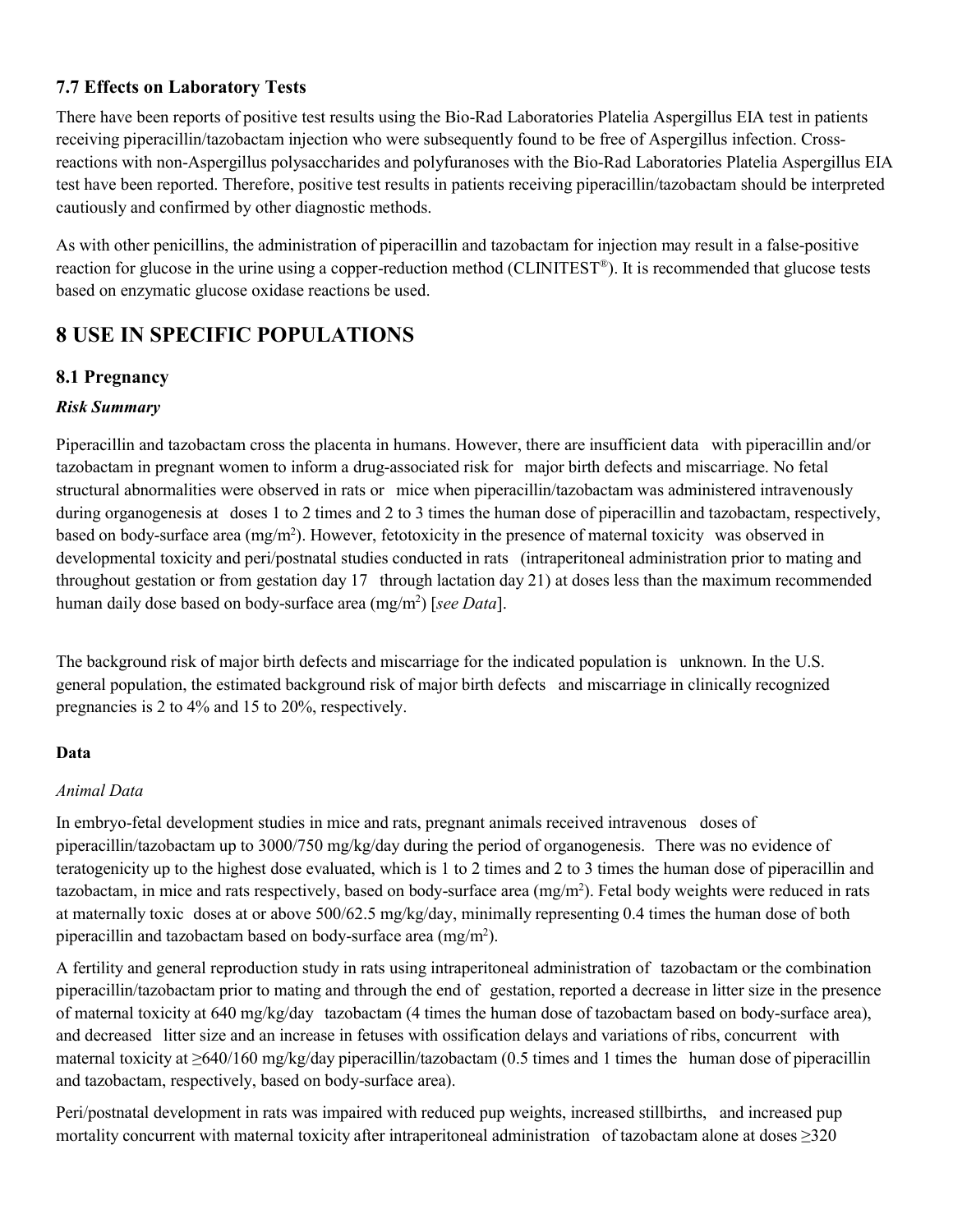mg/kg/day (2 times the human dose based on body surface area) or of the combination piperacillin/tazobactam at doses ≥640/160 mg/kg/day (0.5 times and 1 times the human dose of piperacillin and tazobactam, respectively, based on bodysurface area) from gestation day 17 through lactation day 21.

## **8.2 Lactation**

### *Risk Summary*

Piperacillin is excreted in human milk; tazobactam concentrations in human milk have not been studied. No information is available on the effects of piperacillin and tazobactam on the breast-fed child or on milk production. The developmental and health benefits of breastfeeding should be considered along with the mother's clinical need for piperacillin and tazobactam for injection and any potential adverse effects on the breastfed child from piperacillin and tazobactam for injection or from the underlying maternal condition.

## **8.4 Pediatric Use**

The safety and effectiveness of piperacillin and tazobactam for injection for intra-abdominal infections, and nosocomial pneumonia have been established in pediatric patients 2 months of age and older.

Use of piperacillin and tazobactam for injection in pediatric patients 2 months of age and older with intra-abdominal infections including appendicitis and/or peritonitis is supported by evidence from well-controlled studies and pharmacokinetic studies in adults and in pediatric patients. This includes a prospective, randomized, comparative, openlabel clinical trial with 542 pediatric patients 2 to 12 years of age with intra-abdominal infections (including appendicitis and/or peritonitis), in which 273 pediatric patients received piperacillin/tazobactam *[see Adverse Reactions (6.1) and Clinical Pharmacology (12.3)]*.

Use of piperacillin and tazobactam for injection in pediatric patients 2 months of age and older with nosocomial pneumonia is supported by evidence from well-controlled studies in adults with nosocomial pneumonia, a simulation study performed with a population pharmacokinetic model, and a retrospective, cohort study of pediatric patients with nosocomial pneumonia in which 140 pediatric patients were treated with piperacillin and tazobactam for injection and 267 patients treated with comparators (which included ticarcillin-clavulanate, carbapenems, ceftazidime, cefepime, or ciprofloxacin) *[see Adverse Reactions (6.1) and Clinical Pharmacology (12.3)].*

The safety and effectiveness of piperacillin and tazobactam for injection have not been established in pediatric patients less than 2 months of age *[see Clinical Pharmacology (12) and Dosage and Administration (2)].*

Dosage of piperacillin and tazobactam for injection in pediatric patients with renal impairment has not been determined.

## **8.5 Geriatric Use**

Patients over 65 years are not at an increased risk of developing adverse effects solely because of age. However, dosage should be adjusted in the presence of renal impairment *[see Dosage and Administration (2)]*.

In general, dose selection for an elderly patient should be cautious, usually starting at the low end of the dosing range, reflecting the greater frequency of decreased hepatic, renal, or cardiac function, and of concomitant disease or other drug therapy.

Piperacillin and tazobactam for injection contains 54 mg (2.35 mEq) of sodium per gram of piperacillin in the combination product. At the usual recommended doses, patients would receive between 648 and 864 mg/day (28.2 and 37.6 mEq) of sodium. The geriatric population may respond with a blunted natriuresis to salt loading. This may be clinically important with regard to such diseases as congestive heart failure.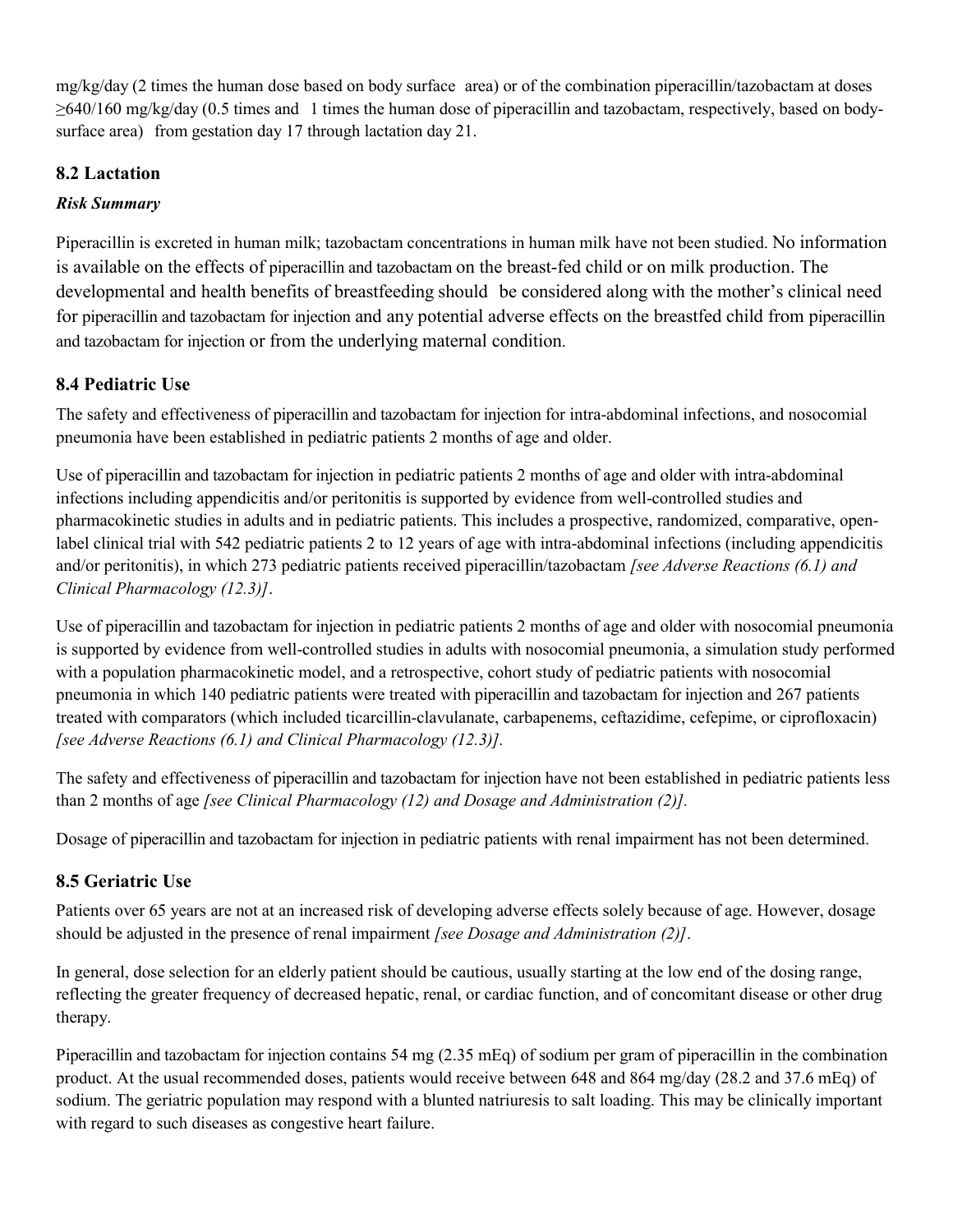This drug is known to be substantially excreted by the kidney, and the risk of toxic reactions to this drug may be greater in patients with impaired renal function. Because elderly patients are more likely to have decreased renal function, care should be taken in dose selection, and it may be useful to monitor renal function.

### **8.6 Renal Impairment**

In patients with creatinine clearance ≤40 mL/min and dialysis patients (hemodialysis and CAPD), the intravenous dose of piperacillin and tazobactam for injection should be reduced to the degree of renal function impairment *[see Dosage and Administration (2)]*.

## **8.7 Hepatic Impairment**

Dosage adjustment of piperacillin and tazobactam for injection is not warranted in patients with hepatic cirrhosis *[see Clinical Pharmacology (12.3)]*.

## **8.8 Patients with Cystic Fibrosis**

As with other semisynthetic penicillins, piperacillin therapy has been associated with an increased incidence of fever and rash in cystic fibrosis patients.

# **10 OVERDOSAGE**

There have been post-marketing reports of overdose with piperacillin/tazobactam. The majority of those events experienced, including nausea, vomiting, and diarrhea, have also been reported with the usual recommended dosages. Patients may experience neuromuscular excitability or seizures if higher than recommended doses are given intravenously (particularly in the presence of renal failure) *[see Warnings and Precautions (5.4)]*.

Treatment should be supportive and symptomatic according the patient's clinical presentation. Excessive serum concentrations of either piperacillin or tazobactam may be reduced by hemodialysis. Following a single 3.375 g dose of piperacillin/tazobactam, the percentage of the piperacillin and tazobactam dose removed by hemodialysis was approximately 31% and 39%, respectively *[see Clinical Pharmacology (12)]*.

# **11 DESCRIPTION**

Piperacillin and tazobactam for injection, USP is an injectable antibacterial combination products consisting of the semisynthetic antibacterial piperacillin sodium and the beta-lactamase inhibitor tazobactam sodium for intravenous administration.

Piperacillin sodium is derived from D(-)-α-aminobenzyl-penicillin. The chemical name of piperacillin sodium is sodium (2*S*,5*R*,6*R*)-6-[(*R*)-2-(4-ethyl-2,3-dioxo-1-piperazine-carboxamido)-2-phenylacetamido]-3,3-dimethyl-7-oxo-4-thia-1 azabicyclo[3.2.0]heptane-2-carboxylate. The chemical formula is  $C_{23}H_{26}N_5N_4O_7S$  and the molecular weight is 539.5. The chemical structure of piperacillin sodium is: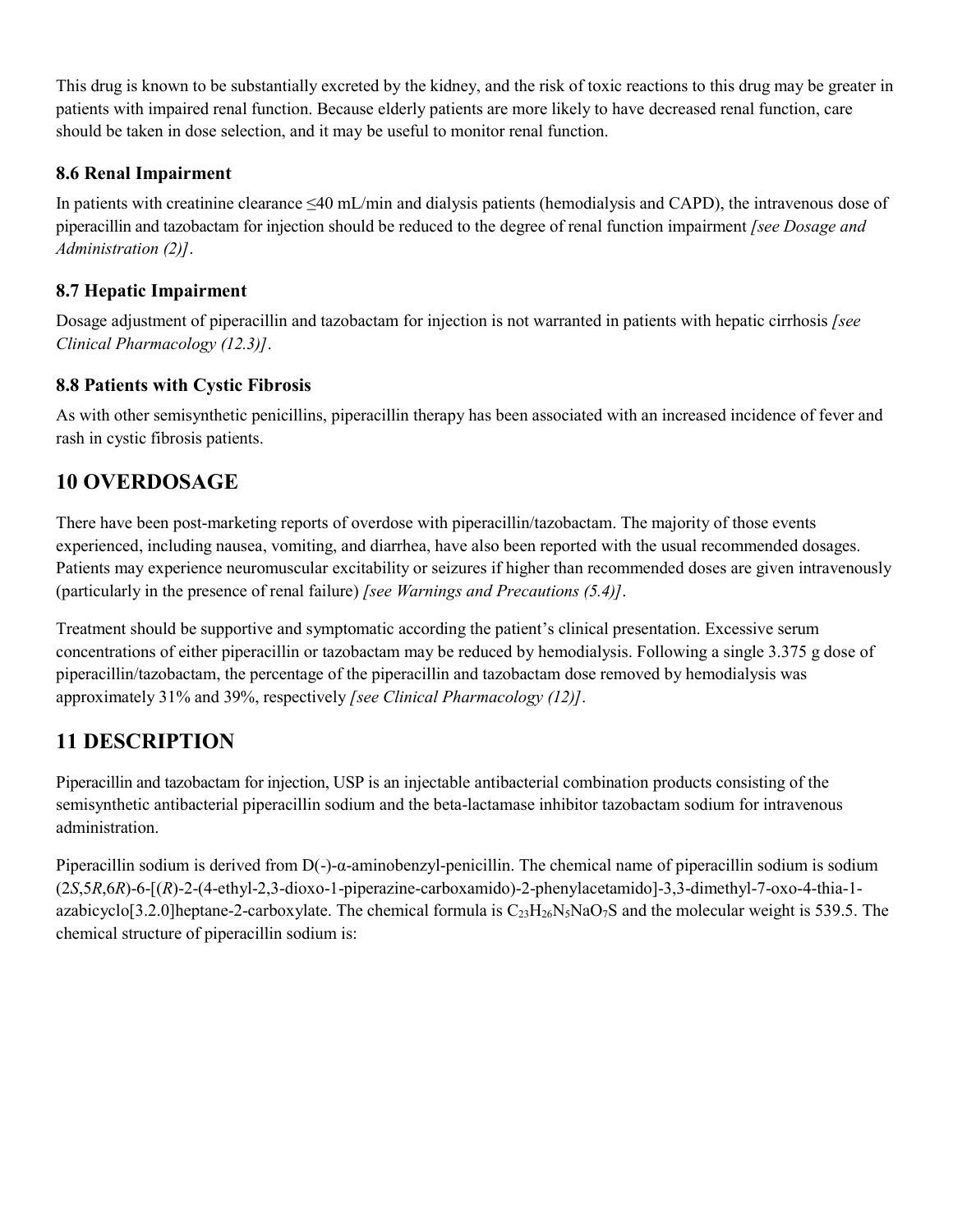

Tazobactam sodium, a derivative of the penicillin nucleus, is a penicillanic acid sulfone. Its chemical name is sodium (2*S,*3*S,*5*R*)-3-methyl-7-oxo-3-(1*H*-1,2,3-triazol-1-ylmethyl)-4-thia-1-azabicyclo[3.2.0]heptane-2-carboxylate-4,4-dioxide. The chemical formula is  $C_{10}H_{11}N_4N_4O_5S$  and the molecular weight is 322.3. The chemical structure of tazobactam sodium is:



Piperacillin and tazobactam for injection, USP, is a white to yellowish sterile, cryodesiccated powder consisting of piperacillin and tazobactam as their sodium salts packaged in glass vials. The product does not contain excipients or preservatives. Dilute solutions are colorless to yellowish.

Each piperacillin and tazobactam for injection, USP 2.25 g single-dose vial contains an amount of drug sufficient for withdrawal of piperacillin sodium equivalent to 2 grams of piperacillin and tazobactam sodium equivalent to 0.25 g of tazobactam. Each vial contains 4.69 mEq (108 mg) of sodium.

Each piperacillin and tazobactam for injection, USP 3.375 g single-dose vial contains an amount of drug sufficient for withdrawal of piperacillin sodium equivalent to 3 grams of piperacillin and tazobactam sodium equivalent to 0.375 g of tazobactam. Each vial contains 7.04 mEq (162 mg) of sodium.

Each piperacillin and tazobactam for injection, USP 4.5 g single-dose vial contains an amount of drug sufficient for withdrawal of piperacillin sodium equivalent to 4 grams of piperacillin and tazobactam sodium equivalent to 0.5 g of tazobactam. Each vial contains 9.39 mEq (216 mg) of sodium.

Piperacillin and tazobactam for injection, USP contains a total of 2.35 mEq (54 mg) of sodium (Na<sup>+</sup>) per gram of piperacillin in the combination product.

*Meets USP Organic Impurities Procedure 3.*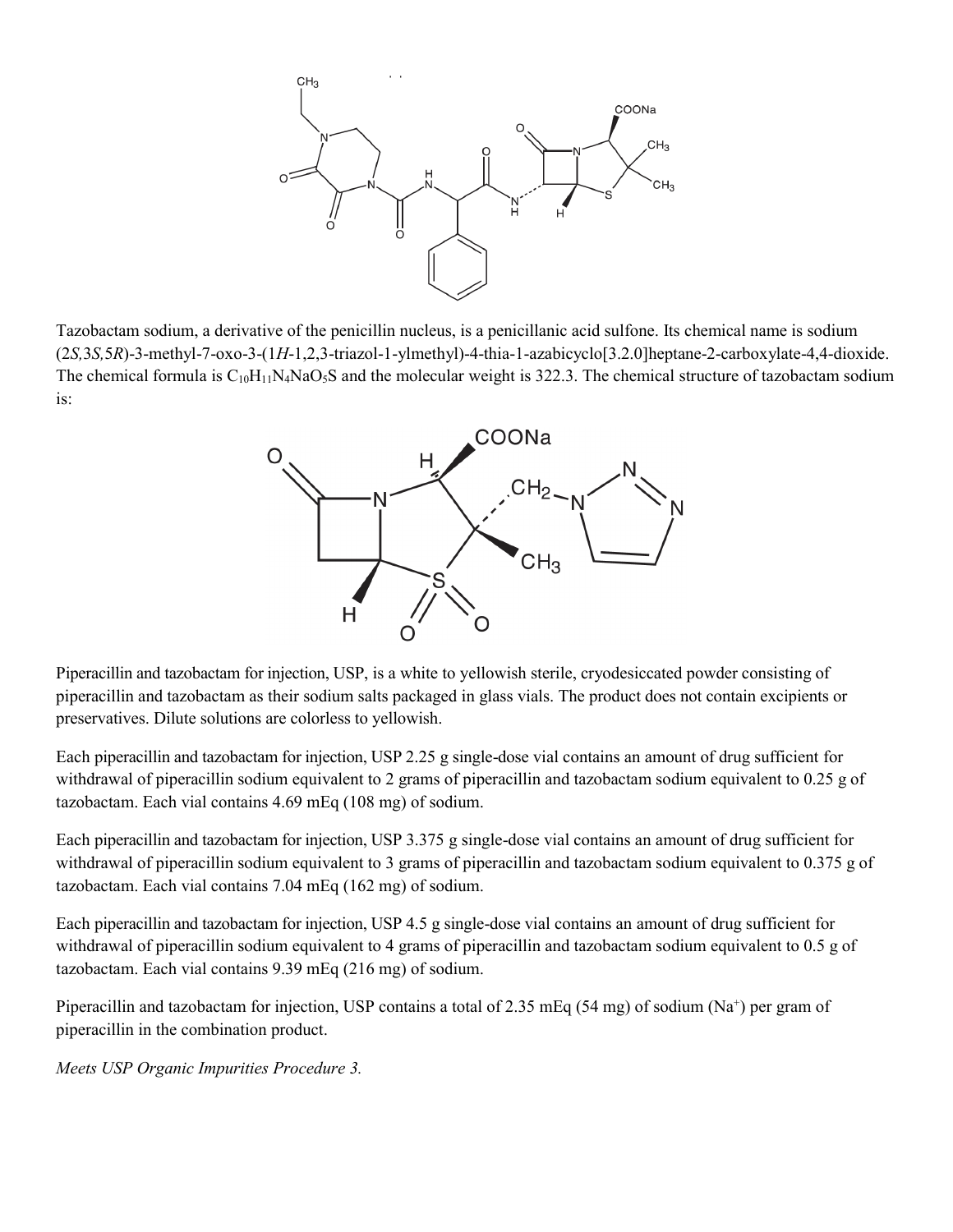# **12 CLINICAL PHARMACOLOGY**

## **12.1 Mechanism of Action**

Piperacillin and tazobactam for injection is an antibacterial drug *[see Microbiology (12.4)]*.

#### **12.2 Pharmacodynamics**

The pharmacodynamic parameter for piperacillin/tazobactam that is most predictive of clinical and microbiological efficacy is time above MIC.

### **12.3 Pharmacokinetics**

The mean and coefficients of variation (CV%) for the pharmacokinetic parameters of piperacillin and tazobactam after multiple intravenous doses are summarized in **Table 9**.

| Piperacillin                                |                              |                                      |                |          |                  |                             |  |
|---------------------------------------------|------------------------------|--------------------------------------|----------------|----------|------------------|-----------------------------|--|
| Piperacillin/<br><b>Tazobactam</b><br>Dose* | $C_{\text{max}}$<br>(mcg/mL) | $AUC^{\dagger}$<br>$(mcg\cdot h/mL)$ | CL<br>(mL/min) | V<br>(L) | $T_{1/2}$<br>(h) | CL <sub>R</sub><br>(mL/min) |  |
| $2.25$ g                                    | 134                          | 131 [14]                             | 257            | 17.4     | 0.79             |                             |  |
| 3.375 g                                     | 242                          | 242 [10]                             | 207            | 15.1     | 0.84             | 140                         |  |
| 4.5 g                                       | 298                          | 322 [16]                             | 210            | 15.4     | 0.84             | $\overline{\phantom{a}}$    |  |
|                                             |                              |                                      | Tazobactam     |          |                  |                             |  |
| Piperacillin/                               |                              |                                      |                |          |                  |                             |  |
| Tazobactam                                  | $C_{\text{max}}$             | $AUC^{\dagger}$                      | CL             | V        | $T_{1/2}$        | CL <sub>R</sub>             |  |
| Dose*                                       | (mcg/mL)                     | $(mcg\cdot h/mL)$                    | (mL/min)       | (L)      | (h)              | (mL/min)                    |  |
| 2.25 g                                      | 15                           | 16[21]                               | 258            | 17       | 0.77             | $\overline{\phantom{a}}$    |  |
| 3.375 g                                     | 24                           | 25[8]                                | 251            | 14.8     | 0.68             | 166                         |  |
| 4.5 g                                       | 34                           | 39.8 [15]                            | 206            | 14.7     | 0.82             |                             |  |

#### **Table 9: Mean (CV%) Piperacillin and Tazobactam PK Parameters**

\* Piperacillin and tazobactam were given in combination, infused over 30 minutes.

† Numbers in [ ] parentheses are coefficients of variation [CV%].

C<sub>max</sub>: maximum observed concentration, AUC: Area under the curve, CL=clearance, CL<sub>R</sub>= Renal clearance V= volume of distribution,  $T_{1/2}$  = elimination half-life

Peak plasma concentrations of piperacillin and tazobactam are attained immediately after completion of an intravenous infusion of piperacillin and tazobactam for injection. Piperacillin plasma concentrations, following a 30-minute infusion of piperacillin and tazobactam for injection, were similar to those attained when equivalent doses of piperacillin were administered alone. Steady-state plasma concentrations of piperacillin and tazobactam were similar to those attained after the first dose due to the short half-lives of piperacillin and tazobactam.

### *Distribution*

Both piperacillin and tazobactam are approximately 30% bound to plasma proteins. The protein binding of either piperacillin or tazobactam is unaffected by the presence of the other compound. Protein binding of the tazobactam metabolite is negligible.

Piperacillin and tazobactam are widely distributed into tissues and body fluids including intestinal mucosa, gallbladder, lung, female reproductive tissues (uterus, ovary, and fallopian tube), interstitial fluid, and bile. Mean tissue concentrations are generally 50% to 100% of those in plasma. Distribution of piperacillin and tazobactam into cerebrospinal fluid is low in subjects with non-inflamed meninges, as with other penicillins (see **Table 10**).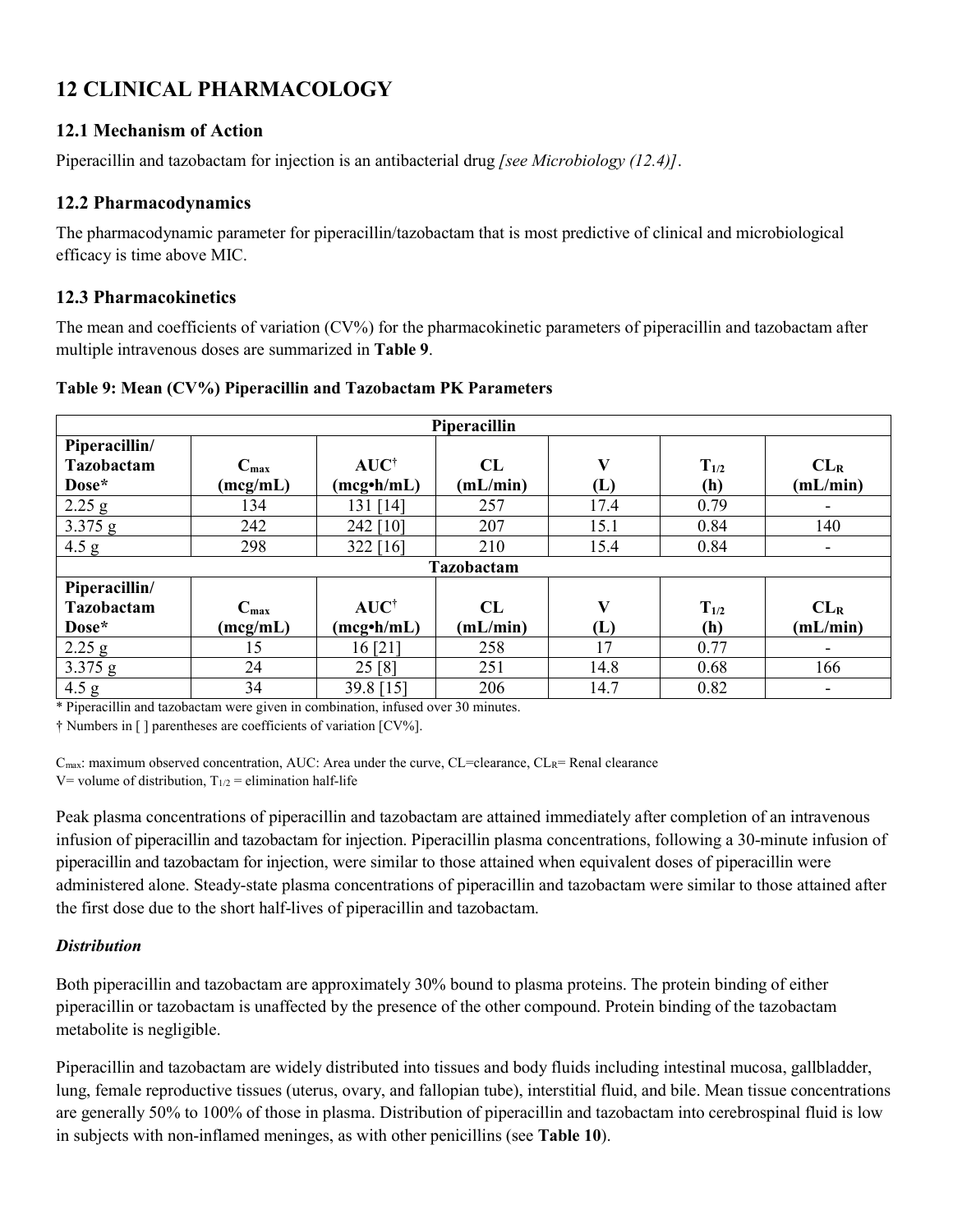**Table 10: Piperacillin/Tazobactam Concentrations in Selected Tissues and Fluids after Single 4 g/0.5 g 30-min IV Infusion of Piperacillin and Tazobactam for Injection**

|                     |       |                     | <b>Mean PIP</b> |                 | <b>Tazo</b>          | <b>Tazo</b>    |
|---------------------|-------|---------------------|-----------------|-----------------|----------------------|----------------|
|                     |       | <b>Sampling</b>     | Concentration   | <b>Tissue:</b>  | <b>Concentration</b> | <b>Tissue:</b> |
| <b>Tissue</b>       |       | period <sup>†</sup> | Range           | Plasma          | Range                | Plasma         |
| or Fluid            | $N^*$ | (h)                 | (mg/L)          | Range           | (mg/L)               | Range          |
| Skin                | 35    | $0.5 - 4.5$         | $34.8 - 94.2$   | $0.6 - 1.1$     | $4 - 7.7$            | $0.49 - 0.93$  |
| <b>Fatty Tissue</b> | 37    | $0.5 - 4.5$         | $4 - 10.1$      | $0.097 - 0.115$ | $0.7 - 1.5$          | $0.1 - 0.13$   |
|                     |       |                     |                 |                 |                      |                |
| Muscle              | 36    | $0.5 - 4.5$         | $9.4 - 23.3$    | $0.29 - 0.18$   | $1.4 - 2.7$          | $0.18 - 0.3$   |
| Proximal            | 7     | $1.5 - 2.5$         | 31.4            | 0.55            | 10.3                 | 1.15           |
| Intestinal          |       |                     |                 |                 |                      |                |
| Mucosa              |       |                     |                 |                 |                      |                |
| Distal              | 7     | $1.5 - 2.5$         | 31.2            | 0.59            | 14.5                 | 2.1            |
| Intestinal          |       |                     |                 |                 |                      |                |
| Mucosa              |       |                     |                 |                 |                      |                |
| Appendix            | 22    | $0.5 - 2.5$         | $26.5 - 64.1$   | $0.43 - 0.53$   | $9.1 - 18.6$         | $0.8 - 1.35$   |

\* Each subject provided a single sample.

† Time from the start of the infusion.

#### *Metabolism*

Piperacillin is metabolized to a minor microbiologically active desethyl metabolite. Tazobactam is metabolized to a single metabolite that lacks pharmacological and antibacterial activities.

#### *Excretion*

Following single or multiple piperacillin and tazobactam for injection doses to healthy subjects, the plasma half-life of piperacillin and of tazobactam ranged from 0.7 to 1.2 hours and was unaffected by dose or duration of infusion.

Both piperacillin and tazobactam are eliminated via the kidney by glomerular filtration and tubular secretion. Piperacillin is excreted rapidly as unchanged drug with 68% of the administered dose excreted in the urine. Tazobactam and its metabolite are eliminated primarily by renal excretion with 80% of the administered dose excreted as unchanged drug and the remainder as the single metabolite. Piperacillin, tazobactam and desethyl piperacillin are also secreted into the bile.

#### *Specific Populations*

#### *Renal Impairment*

After the administration of single doses of piperacillin/tazobactam to subjects with renal impairment, the half-life of piperacillin and of tazobactam increases with decreasing creatinine clearance. At creatinine clearance below 20 mL/min, the increase in half-life is twofold for piperacillin and fourfold for tazobactam compared to subjects with normal renal function. Dosage adjustments for piperacillin and tazobactam for injection are recommended when creatinine clearance is below 40 mL/min in patients receiving the usual recommended daily dose of piperacillin and tazobactam for injection. *See Dosage and Administration (2)* for specific recommendations for the treatment of patients with renal-impairment.

Hemodialysis removes 30% to 40% of a piperacillin/tazobactam dose with an additional 5% of the tazobactam dose removed as the tazobactam metabolite. Peritoneal dialysis removes approximately 6% and 21% of the piperacillin and tazobactam doses, respectively, with up to 16% of the tazobactam dose removed as the tazobactam metabolite. For dosage recommendations for patients undergoing hemodialysis *[see Dosage and Administration (2)]*.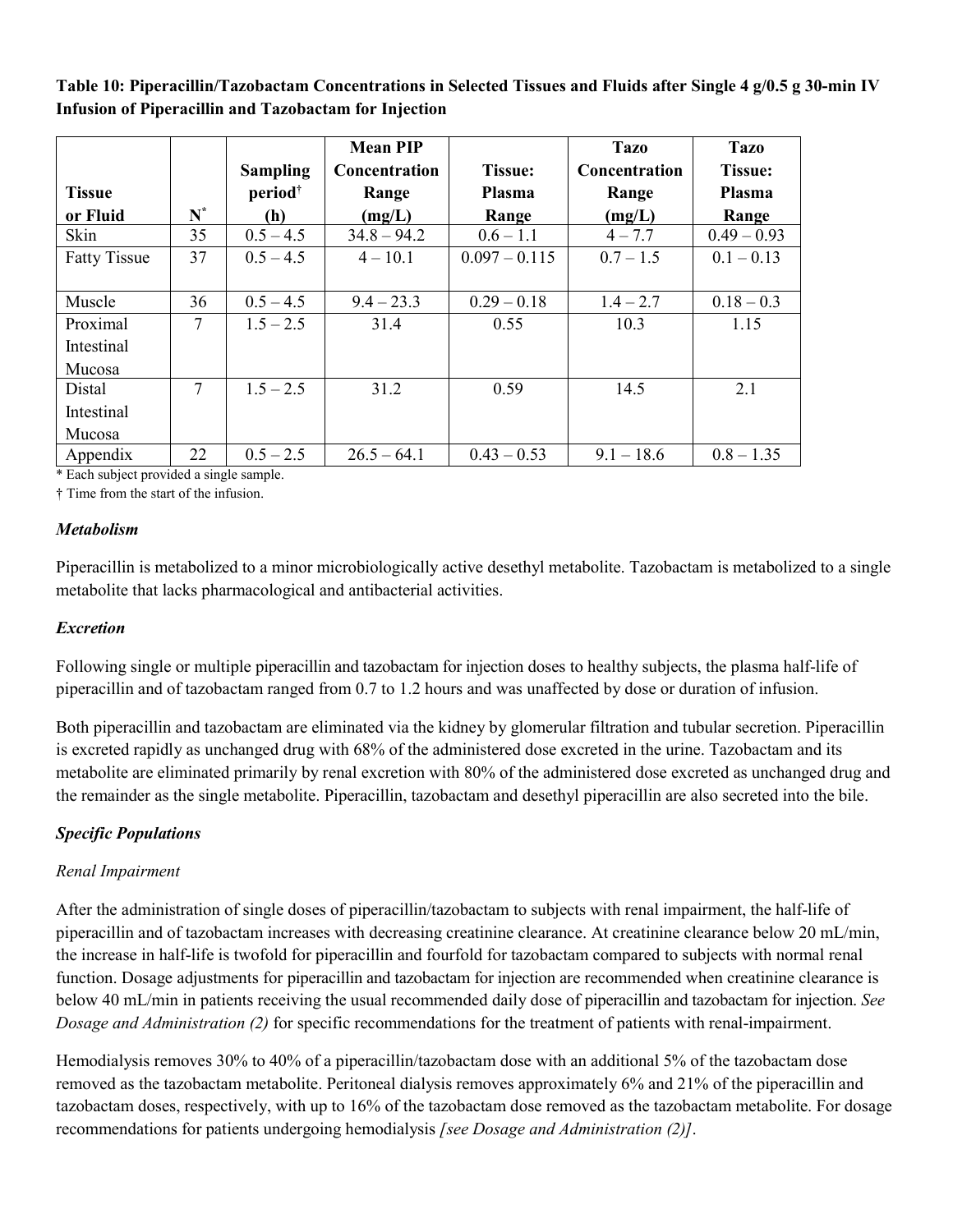#### *Hepatic Impairment*

The half-life of piperacillin and of tazobactam increases by approximately 25% and 18%, respectively, in patients with hepatic cirrhosis compared to healthy subjects. However, this difference does not warrant dosage adjustment of piperacillin and tazobactam for injection due to hepatic cirrhosis.

#### *Pediatrics*

Piperacillin and tazobactam pharmacokinetics were studied in pediatric patients 2 months of age and older. The clearance of both compounds is slower in the younger patients compared to older children and adults.

In a population PK analysis, estimated clearance for 9 month-old to 12 year-old patients was comparable to adults, with a population mean (SE) value of 5.64 (0.34) mL/min/kg. The piperacillin clearance estimate is 80% of this value for pediatric patients 2 to 9 months old. In patients younger than 2 months of age, clearance of piperacillin is slower compared to older children; however, it is not adequately characterized for dosing recommendations. The population mean (SE) for piperacillin volume of distribution is 0.243 (0.011) L/kg and is independent of age.

#### *Geriatrics*

The impact of age on the pharmacokinetics of piperacillin and tazobactam was evaluated in healthy male subjects, aged 18 to 35 years (n=6) and aged 65 to 80 years (n=12). Mean half-life for piperacilln and tazobactam was 32% and 55% higher, respectively, in the elderly compared to the younger subjects. This difference may be due to age-related changes in creatinine clearance.

#### *Race*

The effect of race on piperacillin and tazobactam was evaluated in healthy male volunteers. No difference in piperacillin or tazobactam pharmacokinetics was observed between Asian (n=9) and Caucasian (n=9) healthy volunteers who received single 4/0.5 g doses.

### *Drug Interactions*

The potential for pharmacokinetic drug interactions between piperacillin and tazobactam for injection and aminoglycosides, probenecid, vancomycin, heparin, vecuronium, and methotrexate has been evaluated *[see Drug Interactions (7)]*.

### **12.4 Microbiology**

### *Mechanism of Action*

Piperacillin sodium exerts bactericidal activity by inhibiting septum formation and cell wall synthesis of susceptible bacteria. *In vitro*, piperacillin is active against a variety of Gram-positive and Gram-negative aerobic and anaerobic bacteria. Tazobactam sodium has little clinically relevant *in vitro* activity against bacteria due to its reduced affinity to penicillin-binding proteins. It is, however, a beta-lactamase inhibitor of the Molecular class A enzymes, including Richmond-Sykes class III (Bush class 2b & 2b') penicillinases and cephalosporinases. It varies in its ability to inhibit class II and IV (2a & 4) penicillinases. Tazobactam does not induce chromosomally-mediated beta-lactamases at tazobactam concentrations achieved with the recommended dosage regimen.

### *Antimicrobial Activity*

Piperacillin/tazobactam has been shown to be active against most isolates of the following microorganisms, both *in vitro*  and in clinical infections *[see Indications and Usage (1)]*.

#### **Aerobic Bacteria**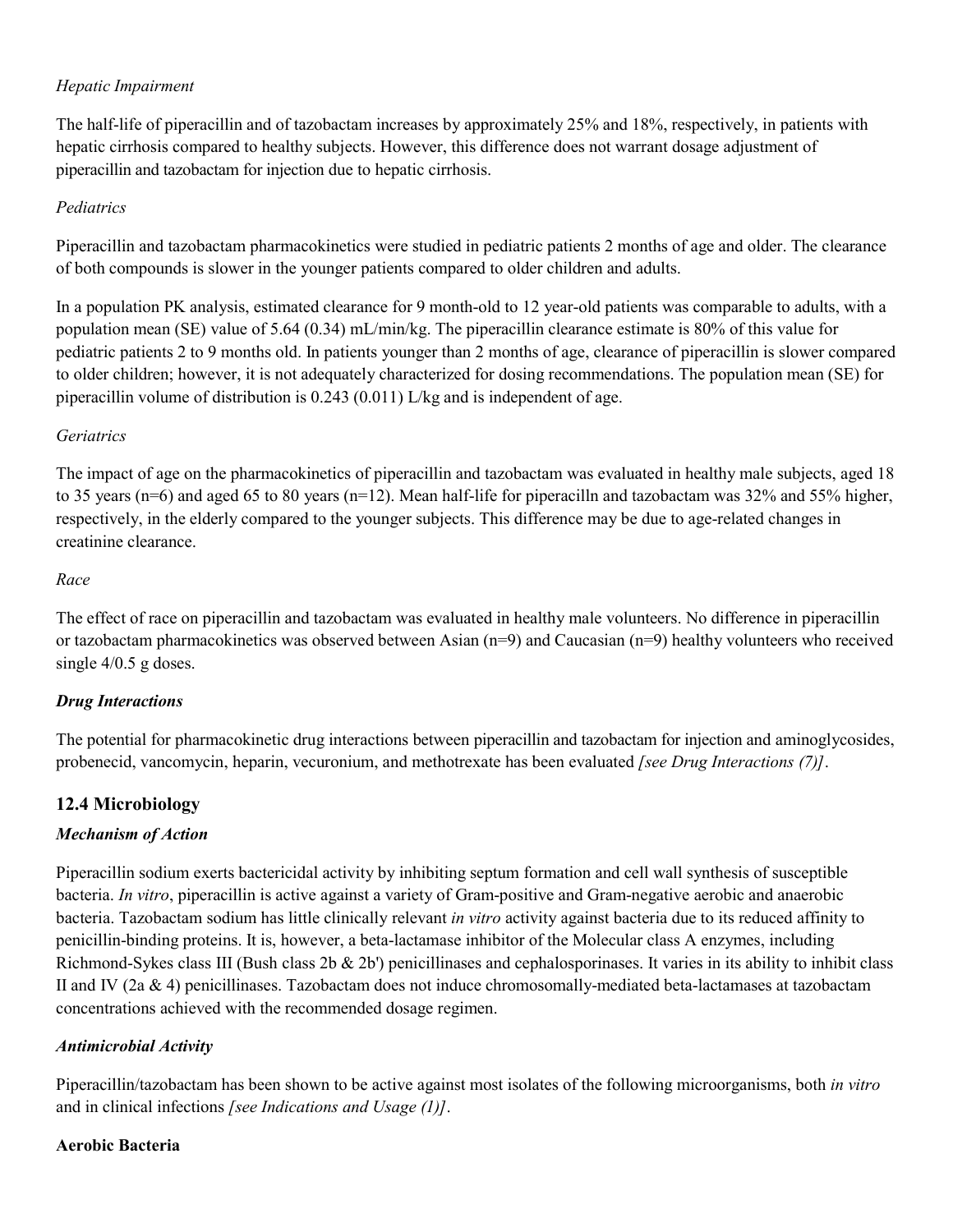#### Gram-positive bacteria

*Staphylococcus aureus* (methicillin susceptible isolates only)

#### Gram-negative bacteria

*Acinetobacter baumannii Escherichia coli Haemophilus influenzae* (excluding beta-lactamase negative, ampicillin-resistant isolates) *Klebsiella pneumoniae Pseudomonas aeruginosa* (given in combination with an aminoglycoside to which the isolate is susceptible)

#### **Anaerobic Bacteria**

#### *Bacteroides fragilis* group (*B. fragilis, B. ovatus, B. thetaiotaomicron,* and *B. vulgatus*)

The following *in vitro* data are available, but their clinical significance is unknown. At least 90 percent of the following bacteria exhibit an *in vitro* minimum inhibitory concentration (MIC) less than or equal to the susceptible breakpoint for piperacillin/tazobactam against isolates of similar genus or organism group. However, the efficacy of piperacillin/tazobactam in treating clinical infections caused by these bacteria has not been established in adequate and well-controlled clinical trials.

#### **Aerobic Bacteria**

#### Gram-positive bacteria

*Enterococcus faecalis* (ampicillin or penicillin-susceptible isolates only) *Staphylococcus epidermidis* (methicillin susceptible isolates only) *Streptococcus agalactiae* † *Streptococcus pneumoniae* † (penicillin-susceptible isolates only) *Streptococcus pyogenes* † Viridans group *streptococci* †

#### Gram-negative bacteria

*Citrobacter koseri Moraxella catarrhalis Morganella morganii Neisseria gonorrhoeae Proteus mirabilis Proteus vulgaris Serratia marcescens Providencia stuartii Providencia rettgeri Salmonella enterica*

#### **Anaerobic Bacteria**

*Clostridium perfringens Bacteroides distasonis Prevotella melaninogenica*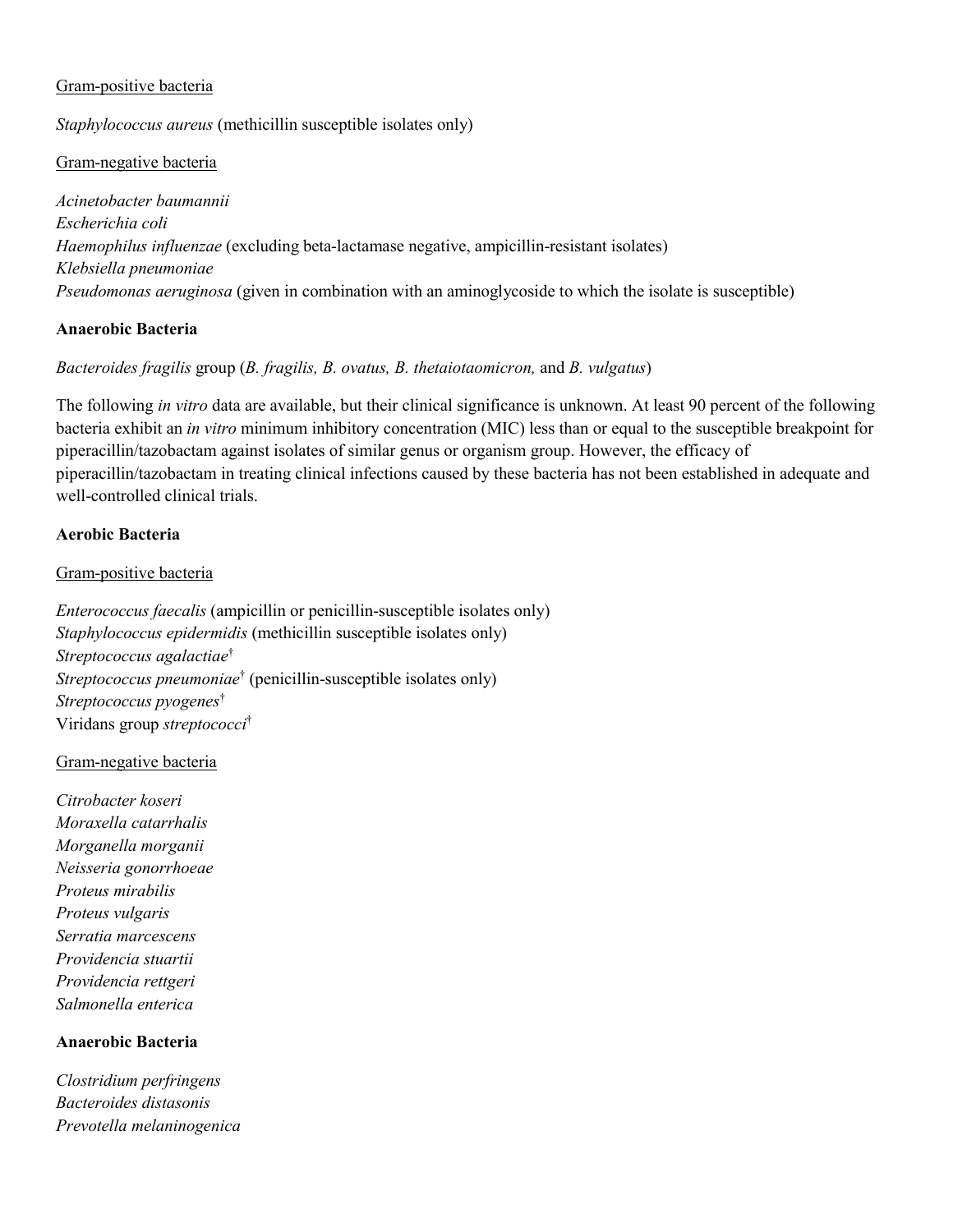†These are not beta-lactamase producing bacteria and, therefore, are susceptible to piperacillin alone.

## *Susceptibility Testing*

For specific information regarding susceptibility test interpretive criteria and associated test methods and quality control standards recognized by FDA for this drug, please see: https://www.fda.gov/STIC.

# **13 NONCLINICAL TOXICOLOGY**

## **13.1 Carcinogenesis, Mutagenesis, Impairment of Fertility**

#### *Carcinogenesis*

Long-term carcinogenicity studies in animals have not been conducted with piperacillin/tazobactam, piperacillin, or tazobactam.

### *Mutagenesis*

Piperacillin/tazobactam was negative in microbial mutagenicity assays, the unscheduled DNA synthesis (UDS) test, a mammalian point mutation (Chinese hamster ovary cell HPRT) assay, and a mammalian cell (BALB/c-3T3) transformation assay. *In vivo*, piperacillin/tazobactam did not induce chromosomal aberrations in rats.

### *Fertility*

Reproduction studies have been performed in rats and have revealed no evidence of impaired fertility when piperacillin/tazobactam is administered intravenously up to a dose of 1280/320 mg/kg piperacillin/tazobactam, which is similar to the maximum recommended human daily dose based on body-surface area (mg/m<sup>2</sup>).

## **15 REFERENCES**

1. Jensen J-US, Hein L, Lundgren B, et al. BMJ Open 2012; 2:e000635. doi:10.1136.

# **16 HOW SUPPLIED/STORAGE AND HANDLING**

Piperacillin and tazobactam for injection, USP is supplied as single-dose vials in the following sizes:

Each piperacillin and tazobactam for injection, USP 2.25 g vial provides piperacillin sodium equivalent to 2 grams of piperacillin and tazobactam sodium equivalent to 0.25 g of tazobactam. Each vial contains 4.69 mEq (108 mg) of sodium.

Supplied 10 per box – NDC 0409-3383-02

Each piperacillin and tazobactam for injection, USP 3.375 g single-dose vial provides piperacillin sodium equivalent to 3 grams of piperacillin and tazobactam sodium equivalent to 0.375 g of tazobactam. Each vial contains 7.04 mEq (162 mg) of sodium.

Supplied 10 per box – NDC 0409-3385-13

Each piperacillin and tazobactam for injection, USP 4.5 g single-dose vial provides piperacillin sodium equivalent to 4 grams of piperacillin and tazobactam sodium equivalent to 0.5 g of tazobactam. Each vial contains 9.39 mEq (216 mg) of sodium.